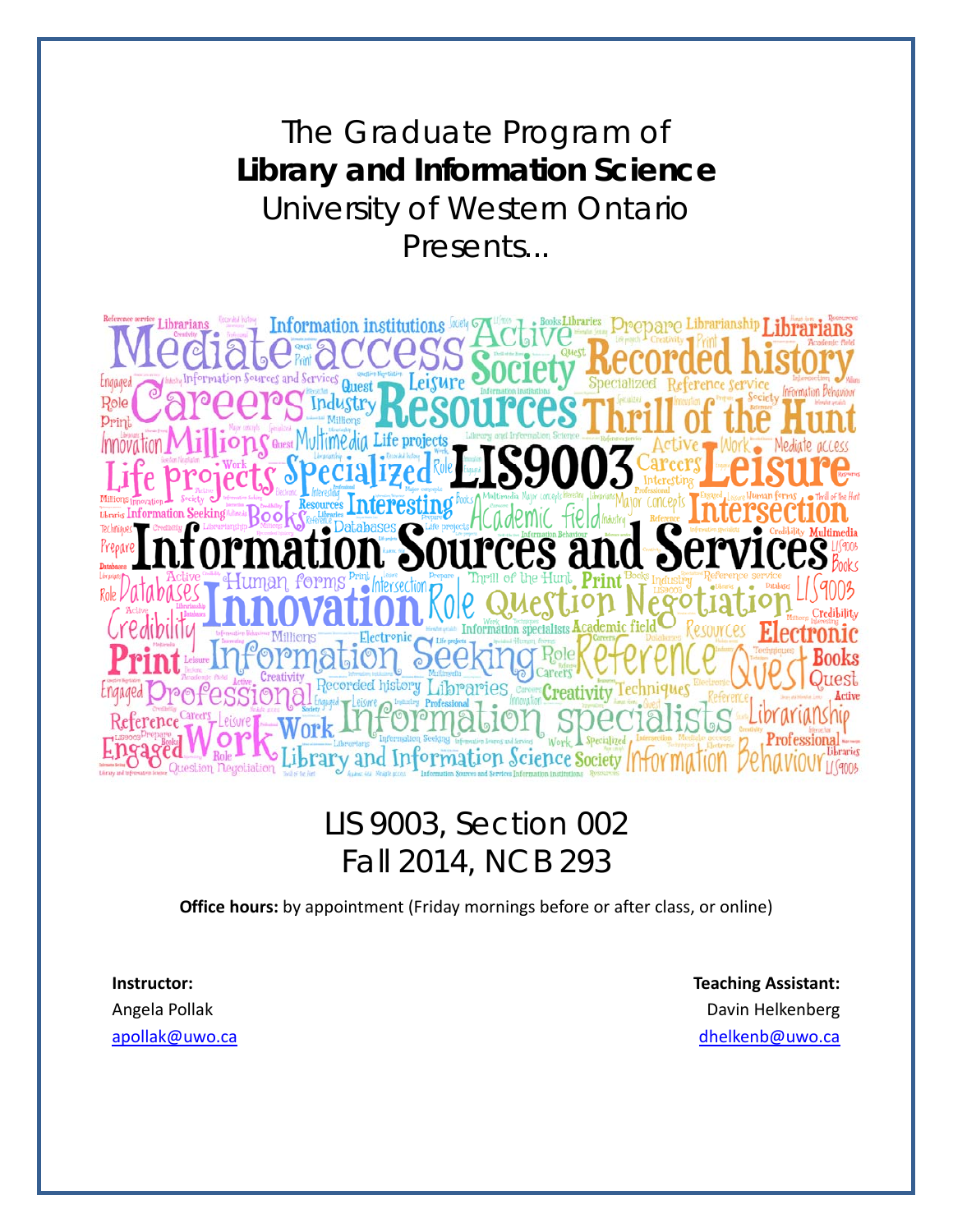#### Course Description

Quests for knowledge have driven individuals and society–in all cultures and in all time periods–to preserve, seek, use and share information across a spectrum of work, leisure, and everyday life contexts. LIS 9003 introduces students to the contemporary theory and practice of providing information services to a diverse group of stakeholders in a diversity of situations. We explore the terrain of basic print, digital and human information sources at our disposal today, including an introduction to the principles and technologies that support searching and retrieval. Positioned within theory, we test best practices and techniques to communicate and satisfy requests for information. Finally, we examine how information professionals in both traditional and non–traditional career paths successfully mediate access to information in innovative ways.

# Course Objectives

- 1. To introduce students to the theory and practice of using basic information sources in information providing contexts, including libraries and information centres;
- 2. To introduce students to appropriate and effective ways of helping both individuals and groups with their information needs by providing personal assistance to users and by giving instructional presentations to groups;
- 3. To provide students with an opportunity to practice the techniques of negotiating questions, finding appropriate sources, and answering questions;

# Teaching Methods

Instruction in this session of LIS 9003 follows the flipped classroom model. In the flipped classroom, the preparatory work is self–directed, and in‐class work is collaborative. Reading, lecturing and exploring happens at home, while class time is reserved for hands–on activities, workshops, questions, and interactive discussions. You benefit from the opportunity to direct the passive learning at your own pace, while active learning and discovery happens in the classroom with the instructor and your peers as your guide. For more information about this model of teaching and learning, see the *Flipped* folder in Refworks.

| Homework                               | In-Class                         |
|----------------------------------------|----------------------------------|
| Readings (theoretical, practice)       | Group activities and discussions |
| Selected podcasts/videos/presentations | Small group presentations        |
| Assignments                            | Some lecturing                   |
|                                        | Guest speakers                   |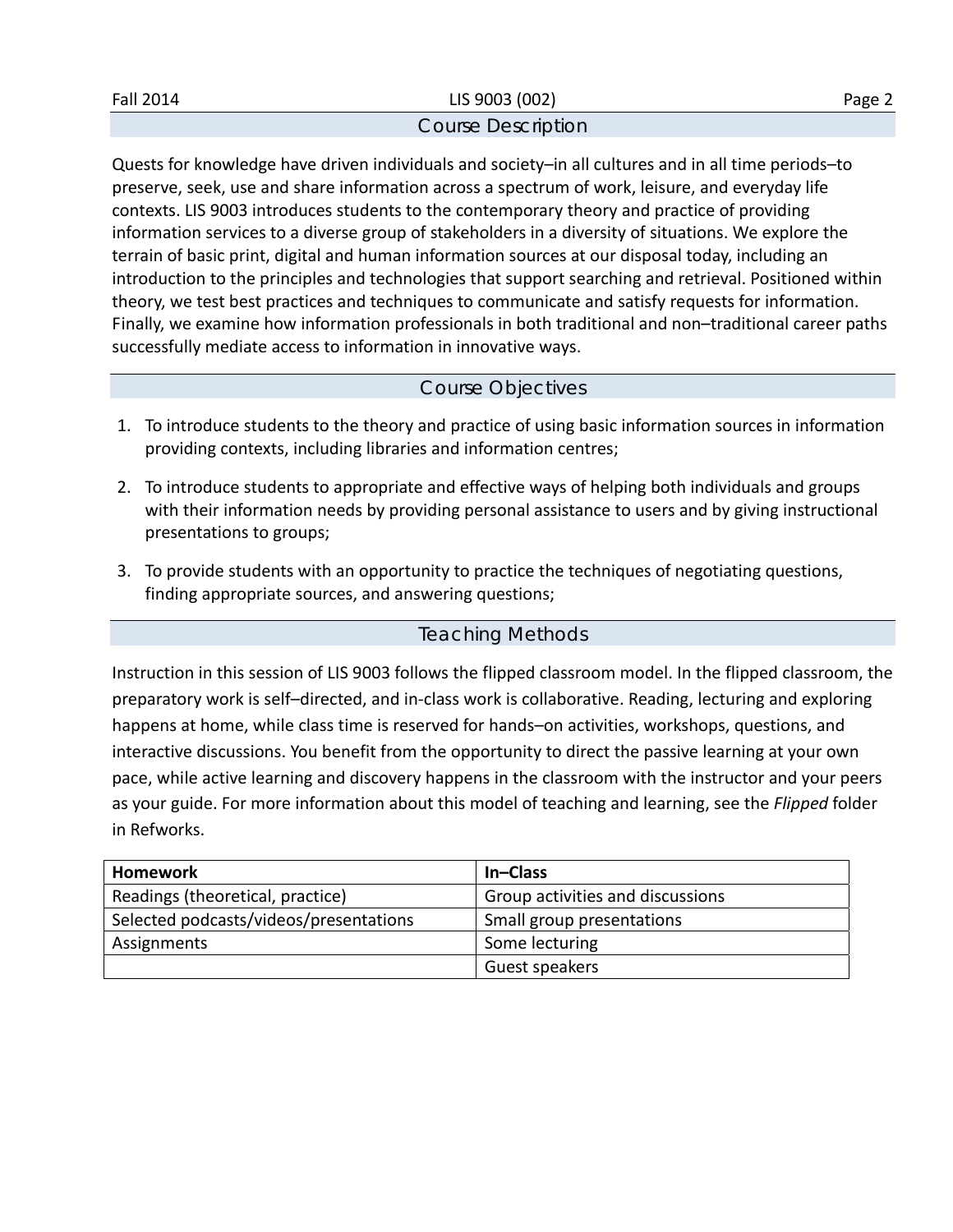Fall 2014 LIS 9003 (002) Page 3

### Recommended Texts and Tools

See the class RefWorks account (User: LIS9003F2014, PWD: FIMS) for a list of course readings. Online articles are available through Western Libraries. Books and book chapters are available through the GRC and/or Western Libraries.

Those of you who are considering a career in Reference Services may wish to purchase one or more of the following books:

- Bopp, R., & Smith, L. C. (2011). *Reference and information services: An introduction* (4th ed.). Santa Barbara, Calif.: Libraries Unlimited.
- Cassell, K. A., & Hiremath, U. (2013). *Reference and information services: An introduction* (3 , UK ed.). London: Facet. (Note: This book is available to you online through the ProQuest Graduate Education Program until December 2014.)
- Mulac, C. (2012). *Fundamentals of reference*. Chicago: American Library Association. (Note: This book is available to you online through the ProQuest Graduate Education Program until December 2014.)

Please note that the entire class has full read and write access to the material in the class RefWorks account. That means 45 of us will be using it collaboratively. As a courtesy to your peers, please do not delete any material – even material you previously added. Someone may go back to look for it. If you accidentally remove an entry, please correct the error or notify me so I can do so. You do not need a personal RefWorks account for this class. However, you may wish to create one anyway, particularly if you want to save any of the course material for future reference or to add non–LIS9003 related material for use in other classes. Simply export the content from the class account and import it into your own.

If you have access to personal technology (laptops, tablets, phones etc.), *please bring it to class with you*. You may find it useful during activities and discussions.

### Course policies

*Personalization –* There is a degree of flexibility built in to this session of the LIS 9003 curriculum to allow you to tailor your learning to your own interests and strengths (See Evaluation for more information). However, if this syllabus does not address one or more of your personal goals for the course, please contact me to discuss your options. I am happy to consider alternative ways of making the content and/or evaluation more personally meaningful to you.

*Writing –* Professional, grammatically correct writing is expected. This means that spelling, punctuation, and grammar count. If this is a challenge for you, find someone whose writing skills you trust to proofread your written work, or visit the Writing Support Centre http://www.sdc.uwo.ca/writing/ for assistance. Grades for work submitted with sloppy spelling/proofreading errors will not exceed 78%.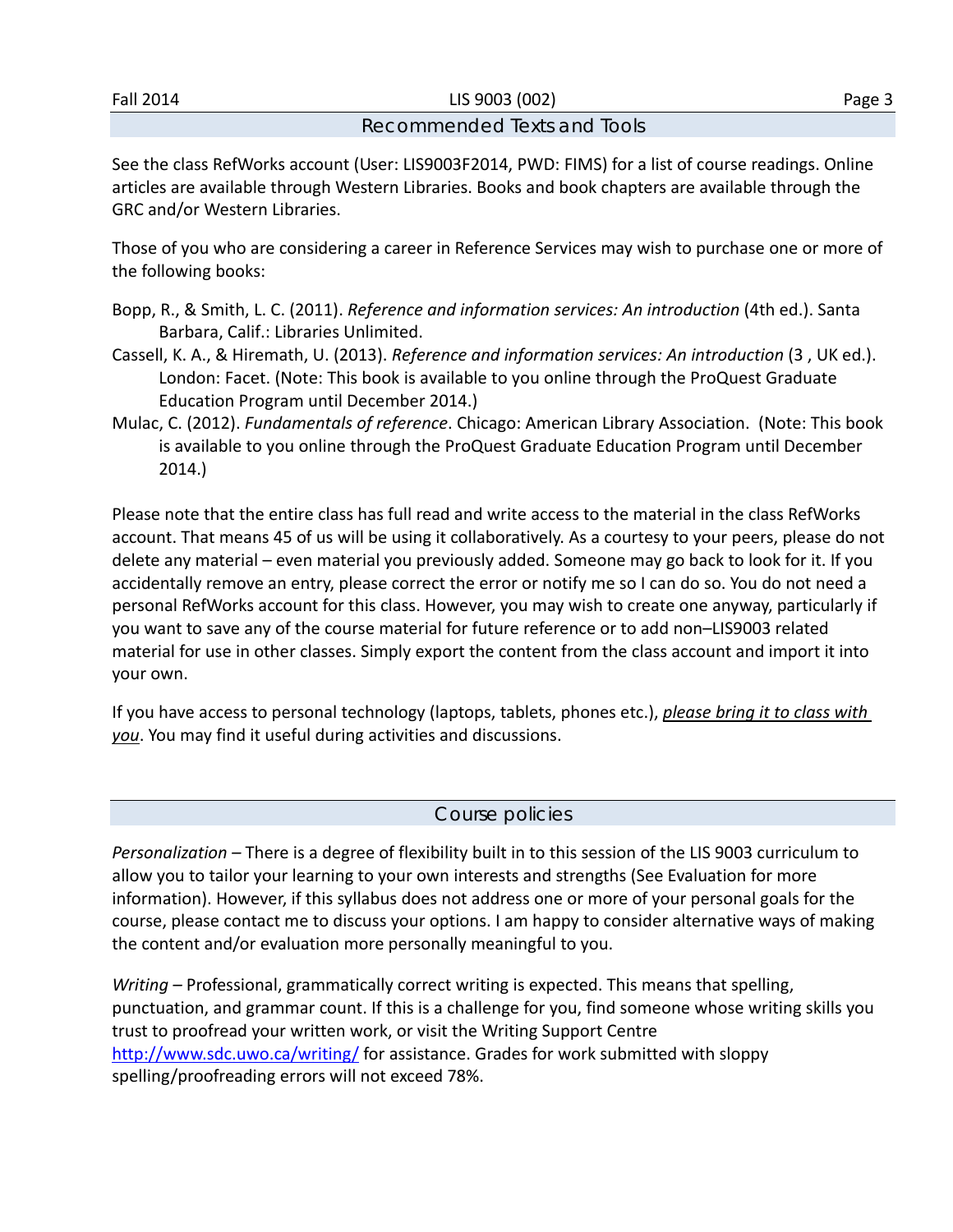#### Fall 2014 LIS 9003 (002) Page 4

*Plagiarism–*I expect that you will produce your own original work for this course. Whenever you take an idea, or a passage from another author, you must acknowledge your debt both by using quotation marks where appropriate and by proper citation referencing. Plagiarism is a major academic offence (see Scholastic Offence Policy Section 10 in the School of Graduate and Postdoctoral Studies Academic Calendar at http://grad.uwo.ca/calendar.htm).

*Attendance*–Attendance at all classes is mandatory. Punctuality is also important, particularly if we have guest speakers at the beginning of class. Please see the section on attendance in the MLIS Graduate Handbook. Exceptions are at the discretion of the instructor and only if you consult with me in advance. Make–up contributions will be required. *Chronic lateness or missing a class on more than two occasions is grounds for failure in the course.*

*Communication*–Please post all general questions to the appropriate section on OWL so that everyone in the class can benefit from seeing both the question and answer. If your question is individual in nature, the best way to reach me outside of class time is via email. I check email regularly through the day and will respond as quickly as possible. Weekend and evening response times may be somewhat slower. Please send all messages to apollak@uwo.ca and include LIS9003 in the subject line. Person to person meetings can be arranged by appointment before and/or after class, or by phone, Skype, or FaceTime.

*Grading–*Grading will conform to the guidelines published in the MLIS Graduate Student Handbook (http://intra.fims.uwo.ca/students/handbooks/mlis/mlis–handbook–04.htm#P269\_25111). Note that the average class grade for assignments in this program is 78%. If you are hoping for a grade higher than 78%, be prepared to deliver more than the minimum described in assignments. This does not mean more content (i.e. higher page count), but rather better quality content in terms of analysis, integration of course readings, writing quality etc. *Late papers will not be accepted* unless you have medical/compassionate reasons that you have discussed with me in advance of the due date. Late papers will be graded as a zero (0).

*Support Services*–I encourage all students to explore the wealth of resources available at the Student Development Services (www.sdc.uwo.ca) centre designed to help you achieve your academic and personal goals. SDS offers learning skills support, psychological support, as well as services for a variety of special interest groups including international and indigenous students, and individuals with learning disabilities. If you are in emotional or mental distress, or are concerned about someone who may be, refer to Mental Health@Western (www.uwo.ca/uwocom/mentalhealth) for a complete list of options about how to obtain help. If I can be of assistance, please contact me.

*Retention of material:* I collect samples of excellent coursework to use as examples for future classes. Samples will be selected from A–level work (80% or better), and be completely anonymized (where possible, credited where not) before being shared with other students. If you do not want your work included in the sample, please send me a note at apollak@uwo.ca.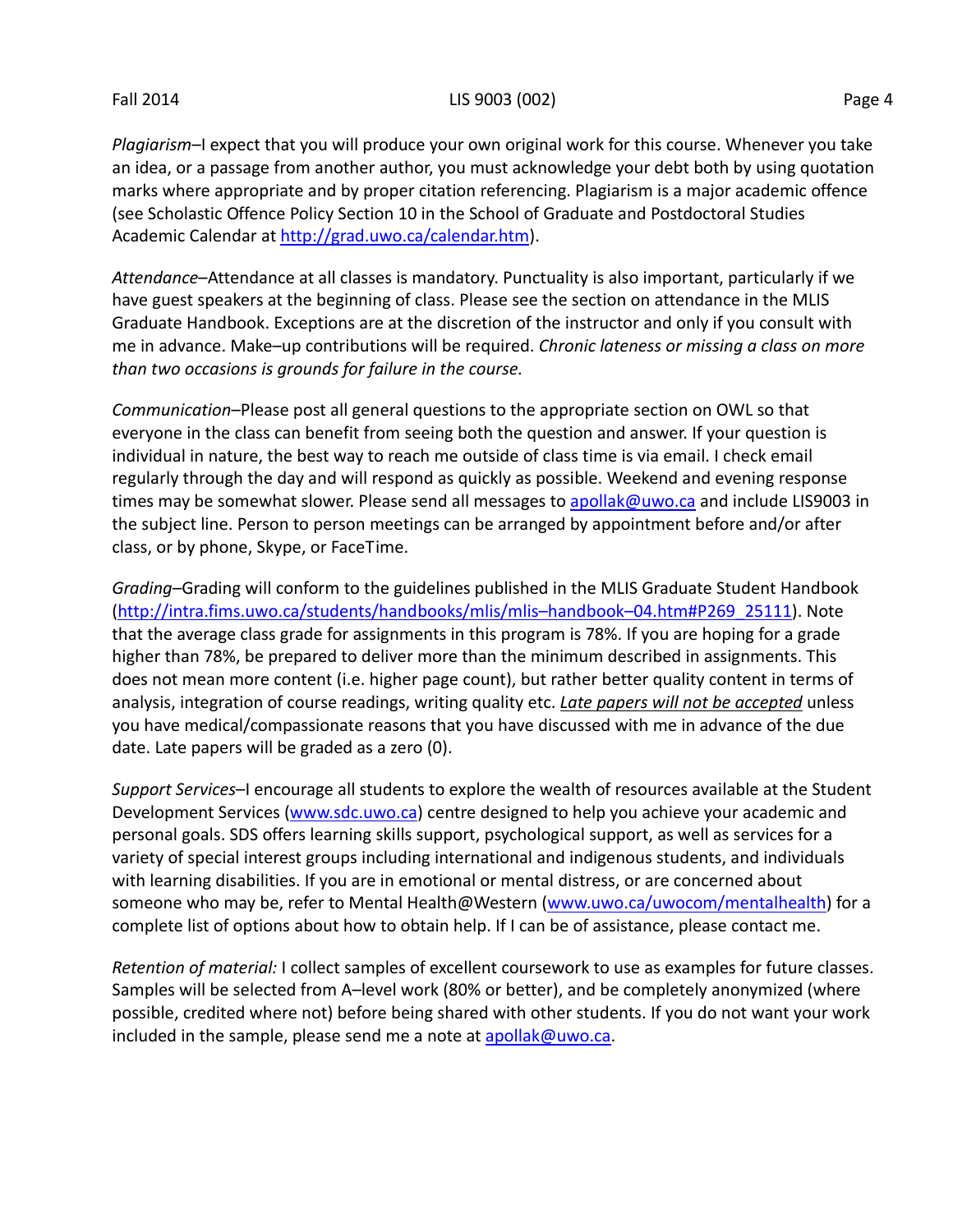#### Evaluation

To complete this course you must do the following required assignments:

|                | <b>Required</b>                       | <b>Scope</b>        | <b>Due</b>  | <b>Value</b> |
|----------------|---------------------------------------|---------------------|-------------|--------------|
| 1              | Participation-Before/After Break      |                     | Weeks 6/13  | 5%+5%        |
| 2              | Resource Evaluation & Review          |                     | Week 4      | 20%          |
| 3              | <b>Resource Presentation</b>          |                     | Weeks 4-12  | 10%          |
| $\overline{4}$ | Scavenger Hunt                        |                     | Week 6      | 25%          |
| 5              | Reference Interview & Reflection      |                     | Week 10     | 15%          |
| 6              | Teachable Moments -                   | Plan + presentation | Weeks 12/13 | 20%          |
|                | <b>Bibliographic Instruction Tool</b> |                     |             |              |
|                |                                       |                     | Total       | 100%         |

# Submitting Assignments

Assignments and reference lists should be submitted to OWL (https://owl.uwo.ca/portal) by midnight on Friday of the week they are due. Written assignments can be in Microsoft Word, Open Office, or PDF format. Visual assignments can be submitted in PowerPoint, Prezi, or video format. Regardless of delivery format, assignments should include a list of references (in addition to any length requirements). Please include your name, the course name and number, date of submission and assignment name in an easy to find location. If you would prefer that I access your assignment in a different location please submit instructions for how I can access your assignment to OWL.

**Formatting/Citation Style:** Format the papers and reference lists using a 12–point font, with a 1–inch margin all around. You can use whichever citation style you prefer. Citation style guides are available at both the GRC and at Western Libraries:

(http://www.lib.uwo.ca/services/styleguides.html).

# Course Readings and OWL Discussion Forums

Each week you have a menu of reading and viewing selections to choose from. The readings cover a variety of genres (academic or professional texts, websites and videos), and range in length from a couple of pages to two dozen or more. You **do not** have to read them all! The purpose of the variety of readings is to give each of you something different to bring to class to add to the discussion, not to have everybody all simultaneously read the same thing.

Feel free to tailor your readings to your own interests and available time. I recommend that you browse through all the options, and choose at least one easy read and one more difficult read to examine in more detail. Then pop over to the class OWL website and participate in the weekly discussion. If the discussion is lost on you, go back and read some more. If there is nothing in the list that interests you on that week's topic, go find a better article or item, post the citation to OWL and add it to Refworks (see bolded words in the citations for search ideas). Then talk about that on OWL.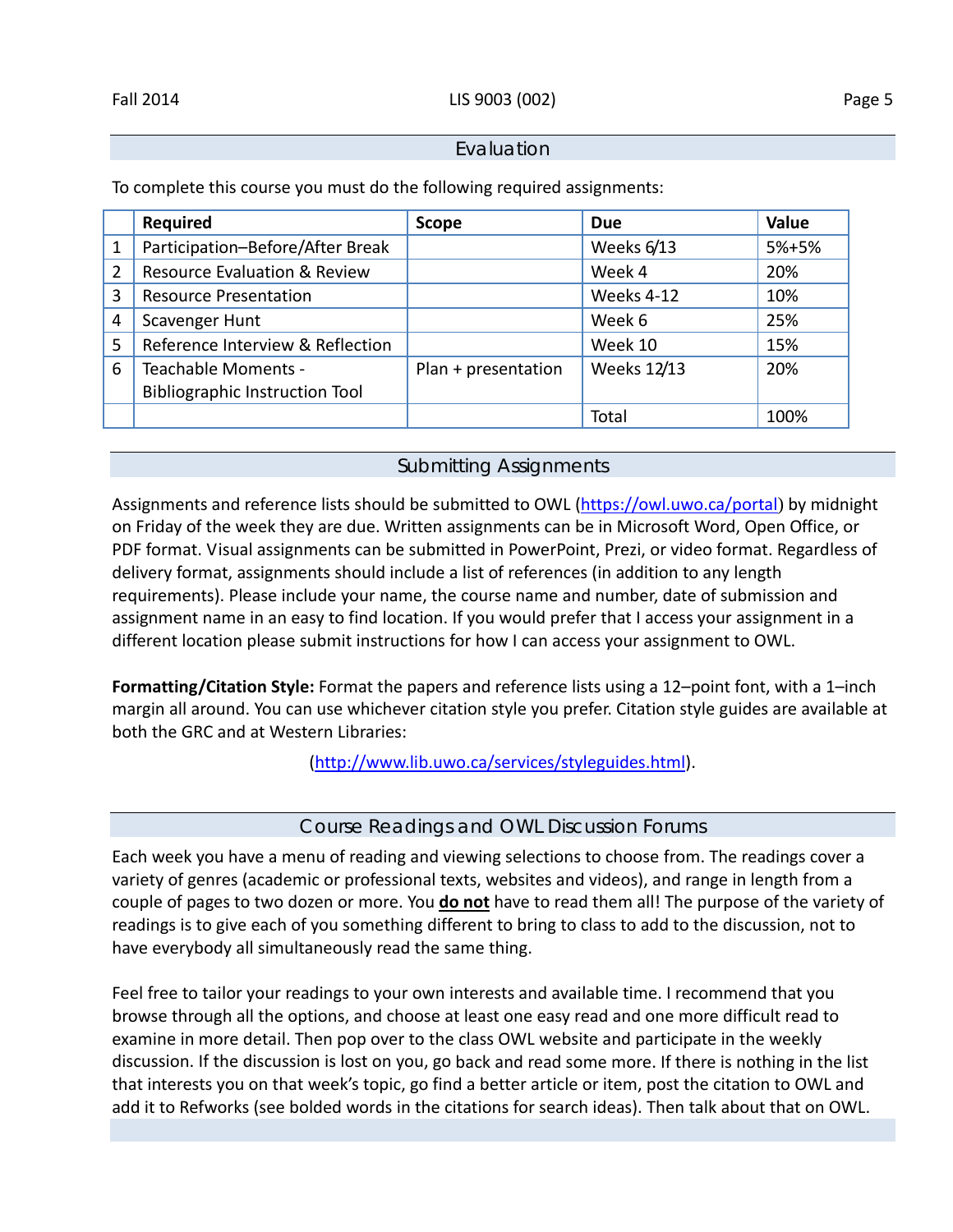**Assignments** 

Participation grades are based on demonstrated levels of engagement throughout the term. Ways to engage include being prepared, contributing to in–class/online discussions, sharing resources and discoveries, assisting peers, and offering constructive feedback. Half of the participation grade is allocated to the period of time before the mid‐term break, and half to the remainder of the term. Note that attendance is mandatory, and so simply being present doesn't count toward participation. See the Participation Rubric for more detail on grading.

#### **2. Resource Evaluation and Review Week 4, 20%**

(3 pages) The Resource Evaluation and Review offers you a chance to explore one particular resource in more detail. You will gain experience finding and evaluating the resource, and then provide a professional review of it.

### **Scope of Assignment:**

- 1. From the table of options, choose one resource category to explore, research and test.
- 2. Produce a summary report of your findings (1‐2 pages). Add it to RefWorks.
- 3. Produce a professional review of the resource (300 words). Submit it to OWL.

# **Grading:**

- See rubric for grading details.
- Each student must prepare their own individual report/review.

### **Report Instructions**

(1‐2 pages, 10%) Note that your report may be as creative or as formal as you choose, provided that you include, at a minimum, the following:

- 1. Describe the category of resource (purpose, characteristics, features, usefulness). Maximum 150 words.
- 2. Identify the resource as print, electronic, human (choose multiple if appropriate).
- 3. Offer several examples of tools in this category. Choose one example and comment on the quality and reliability of content, scope of resource, currency/update intervals, organization of material/site, special or unique features, availability/accessibility, cost, advantages/disadvantages, and the intended audience of that tool.
- 4. List any details reference librarians should be aware of when using and/or recommending this (type of) resource to a patron.
- 5. Post your report to the class RefWorks account.

# **Review Instructions**

(300 words, 10%) Write a professional review of your selected resource based on the material you gathered. For assistance with writing reviews, consult the following:

http://www.ala.org/rusa/sites/ala.org.rusa/files/content/resources/guidelines/ElementsforReviews.pdf

#### **1. Participation ongoing, 5% + 5%**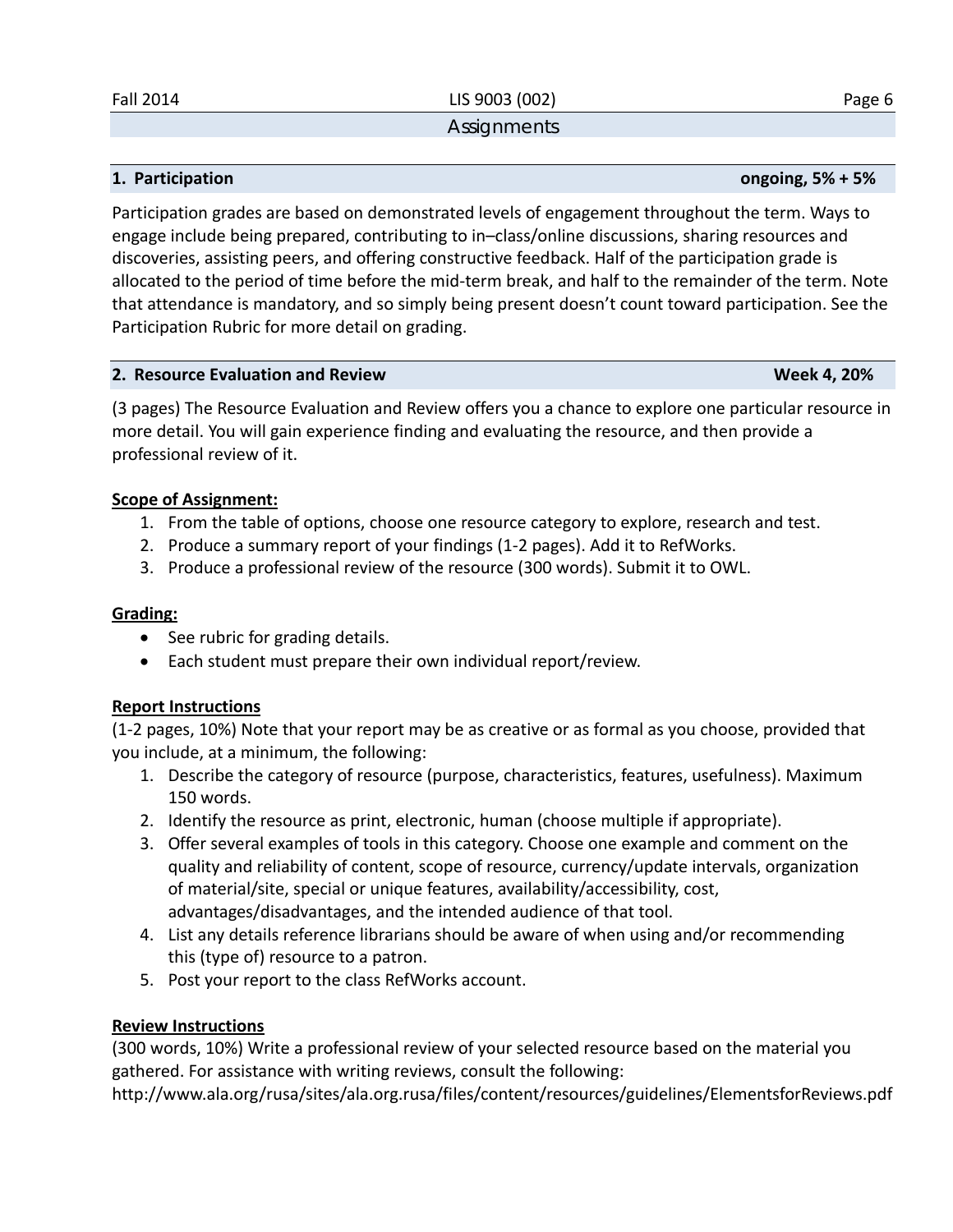#### **3. Resource Presentation (Peer to Peer) week 4‐12, 10%**

(5 minutes) This collaborative learning assignment gives you an opportunity to a) prepare and deliver a short, engaging, oral presentation, b) to provide and receive feedback on your presentation style, and c) to engage in peer to peer instruction. Presentations will start in week 4. Students who wish to present related resources collaboratively are welcome to do so. (Please arrange scheduling with me in advance.)

#### **Resource Presentation Instructions:**

1. Present your Resource Evaluation to the class in a short, engaging, informal presentation.

#### **Grading:**

- Grading will be based on content and delivery. See rubric for more information.
- You will receive/provide peer feedback on the presentations.
- I encourage you to consider creative delivery options.

#### **4. Scavenger Hunt Week 6, 25%**

This assignment introduces you to specific online library resources in more detail and gives you practice using them to create effective search strategies.

#### **Scope of Assignment:**

(5‐8 pages) The scavenger hunt workbook consists of a series of questions organized into four different sections: Terminology, Searching Tools, Help systems and a section of two Practice Reference Questions. You are required to answer the questions according to the instructions in each section.

#### **Grading:**

- Grading will be based on your written answers.
- Point form and single spacing are acceptable.
- Answers will be about 1-2 pages per section to a total of not more than 8 pages.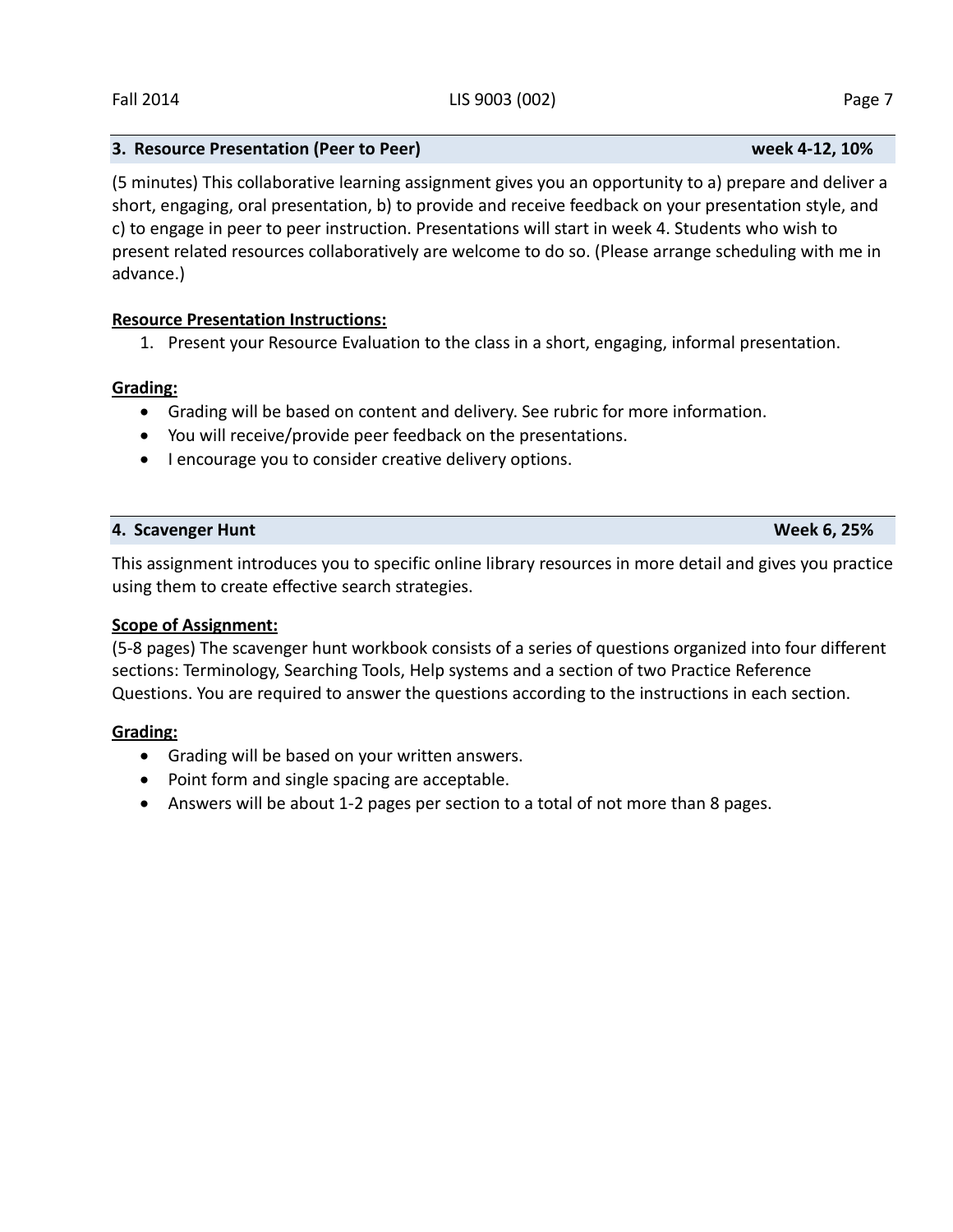### **5. Reference Interview and Reflection week 10, 15%**

(6‐7 pages) The reference interview assignment gives you practical experience in question negotiation and the opportunity to discover and use a range of resources to answer typical reference questions.

### **Grading:**

Grading will be based on the quality of the reference interview and the reflection. Quality is determined by your ability to articulate what went right/wrong in this reference interaction, how that relates to the readings this term, and what you might do differently next time.

### **Part A: Reference Interview Instructions**

- 1. Find a "patron" who is willing to ask you a reference question.
- 2. Provide an appropriate reference interview while your patron asks their question.
- 3. Develop a search strategy for locating an answer for your patron.
- 4. Report what you found to your patron (verbal and/or written).

# **Part B: Reference Interview Report Instructions**

(3‐4 pages)

- 1. Document your reference interview with your patron. Record the question the patron asked, the specific questions you asked to refine and interpret the question, and comments made during the question negotiation – the more detail the better.
- 2. Describe your search strategy in sufficient detail that it could be repeated. What resources did you consult, and did they work? Include some of the search strings you used, and what type of search it was (i.e. keyword, subject, author, etc.) – be specific.
- 3. Include the answer you gave your patron.

### **Part C: Reflection Instructions**

(3 pages) Analyze this reference experience in a reflection. Focus on ideas that relate to the theory we've discussed this semester, and what you learned from the experience. Questions to get you started in your reflection include:

- 1. How closely did the experience match your expectations?
- 2. Once you finished the reference interview and started searching, were there new questions you thought of that you would have liked to ask?
- 3. Is there anything you found that worked well, or something you would not do again?
- 4. What did you learn about the reference interview process? About the search process?
- 5. How did your patron react to your answer? Was this surprising?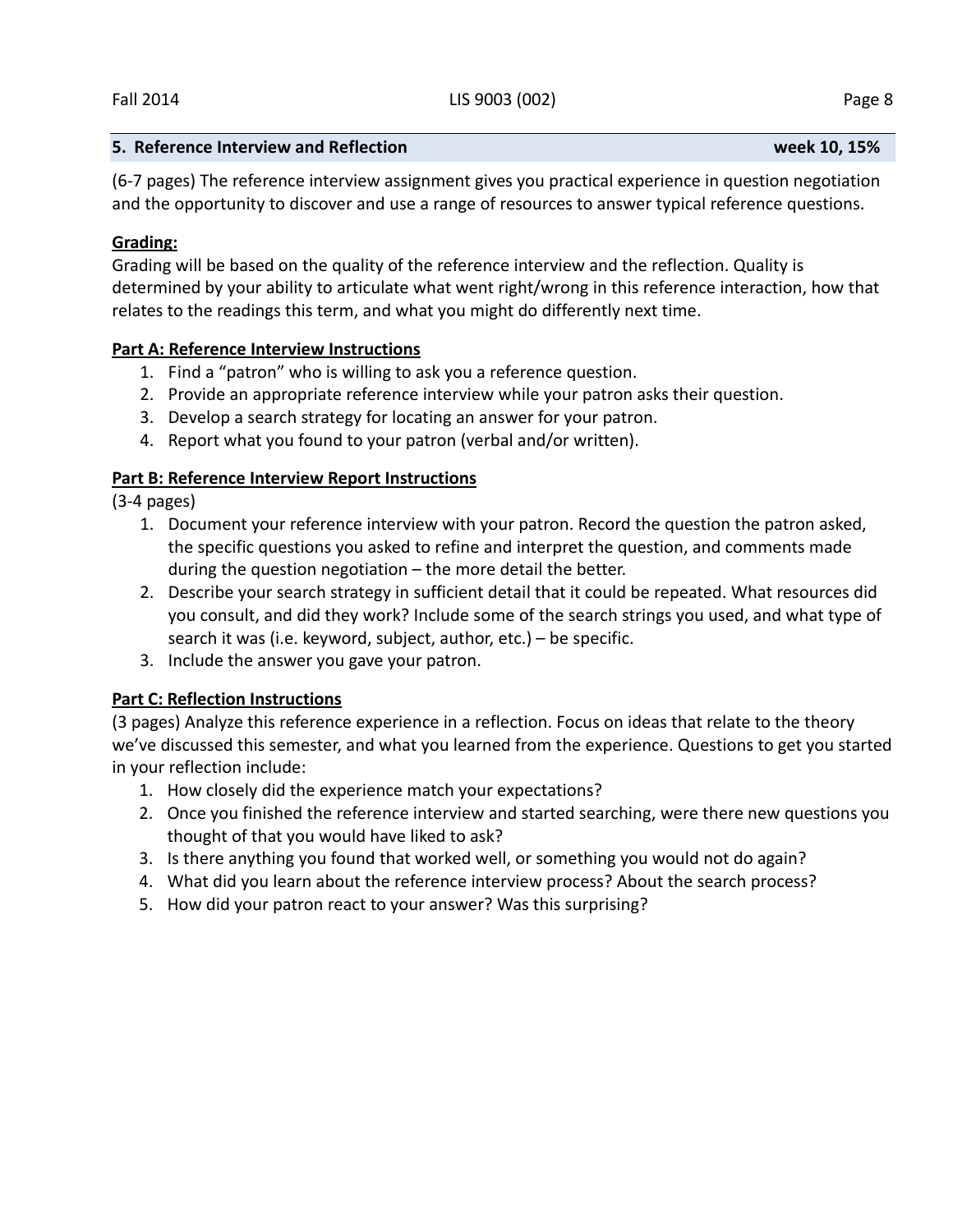# **6. Teachable Moments ‐ Bibliographic Instruction Tool Week 12 & 13, 20%**

(5 minutes, online delivery) This assignment gives you an opportunity to a) think about an area of reference work that's of personal interest to you in more detail, b) to plan and create a standalone bibliographic instruction tool that becomes part of the online repertoire of library instruction material, and c) explain your selections during a Q & A among your peers. You can work on this project individually, in pairs or in groups. This assignment is due in week 12. Approximately twenty presentations will be shared with the class during week 13 (we'll ask for volunteers or draw names).

### **Grading:**

Grading will be based on the final presentation and the report due in week 12.

# **Presentation Instructions:**

(5 minutes, online delivery)

- 1. Choose a broad information environment, library topic or user group that interests you (public or academic library, a museum or archive, a specific industry, musicians, children, amateur genealogists, library students, library theory, future of reference services etc.)
- 2. Based on your interests, experience and reading this semester, look for a gap in your chosen environment/user group that could benefit from bibliographic instruction. The gap should be small enough that you can explain it well in a short amount of time, but general enough to apply across multiple institutions.
- 3. Choose a format and tool with which to explain your gap. For example, you could create a Powerpoint or Prezi presentation with audio, a YouTube video, a comic book or info‐graphic, a printed or online manual, a website, or write/perform an original song. Be creative, but realistic. You'll have to provide your own resources to accomplish this!
- 4. Create an instruction tool that a user would interact with for about five minutes.
- 5. Upload your content to an appropriate public sharing forum (for example, a website, Slideshare or Youtube). Be sure to provide me with a copy of the link and/or tool.
- 6. Presentations should be submitted to OWL in week 12, and will be delivered to the class during the last lecture of the semester, followed by a short question period (5 minutes).

### **Report Instructions:**

(1‐2 pages) Provide a point form summary explaining the planning behind your final presentation. Consider some of the following questions:

- What gap were you trying to address?
- What were the specific goal(s) of your bibliographic instruction tool?
- Why did you choose this format to deliver your message?
- How does it relate to your studies this semester?
- What was the most enjoyable part? What was the most difficult part?
- What did you learn from this experience?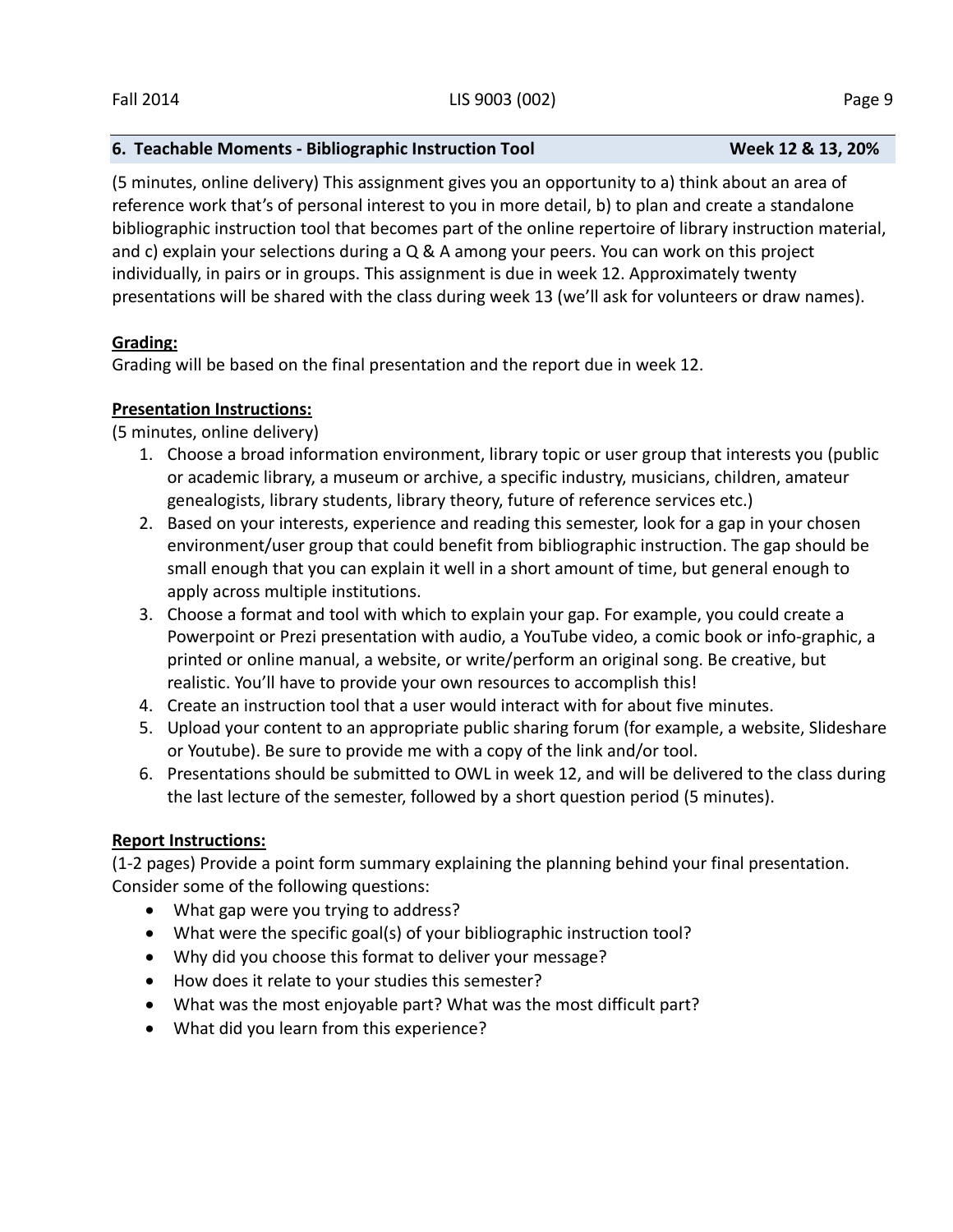# Course Guide and Calendar

| Week 1- September 1-5, 2014           |                                                                                        |  |
|---------------------------------------|----------------------------------------------------------------------------------------|--|
| MLIS: Graduate Degree or Tradeschool? |                                                                                        |  |
| <b>Assignment</b>                     | <b>None</b>                                                                            |  |
| <b>Topic</b>                          | Establishing the boundaries; scope of course; What are reference services?             |  |
| Content (A)                           | Introduction; self-directed learning; flipped classroom; expectations; syllabus        |  |
| Content (B)                           | What is a librarian? What is Information? What do you know? What do you want to        |  |
|                                       | know? How do you discover what don't you even know exists?                             |  |
| Peer to Peer                          | None                                                                                   |  |
|                                       | Menu*                                                                                  |  |
| Video                                 | Janich, S. (Producer), & Janich, S. (Director). (2011, April 18, 2011). So you want to |  |
|                                       | be a librarian? [Video/DVD] Retrieved from                                             |  |
|                                       | http://www.youtube.com/watch?v=3afqbPrpf-k                                             |  |
|                                       | Potter, N. (2012). New librarians: This is your time! Retrieved from                   |  |
|                                       | http://www.slideshare.net/thewikiman/new-librarians-this-is-your-time                  |  |
|                                       | University of Toronto (Producer), & Hartel, J.** (Director). (2014). Library and       |  |
|                                       | information science. [Video/DVD] Toronto: University of Toronto iSchool.               |  |
|                                       | (characteristics of librarians ~ 5:00 to 8:59) Retrieved from                          |  |
|                                       | http://www.youtube.com/watch?v=aiQMWdo7VqY                                             |  |
| Academic                              | Madden, A. D. 2000. A definition of information. ASLIB Proceedings 52 (9): 343.        |  |
| Text(s)                               | Kruger, J., & Dunning, D. (1999). Unskilled and unaware of it: How difficulties in     |  |
|                                       | recognizing one's own incompetence lead to inflated self-assessments. Journal          |  |
|                                       | of Personality & Social Psychology, 77(6), 1121-1134.                                  |  |
| Professional                          | Jefferson Davis Community College. (2014). Ranganathan's laws of library science.      |  |
| Text(s)                               | Unpublished manuscript. Retrieved from: http://www.jdcc.edu/library/RFL.pdf            |  |
| Librarian's                           | <b>ODLIS: The Online Dictionary for Library and Information Science</b>                |  |
| <b>Toolbox</b>                        | http://lu.com/odlis/                                                                   |  |
|                                       | Refworks: available from UWO Library Homepage (lib.uwo.ca)                             |  |
| Website(s):                           | Canadian Library Association (CLA.ca)                                                  |  |
|                                       | <b>Ontario Library Association (Accessola.org)</b>                                     |  |
|                                       | American Library Association-ALA (www.ala.org)                                         |  |

**\* Browse** through the reading options, and choose a minimum of two items to look at in more detail. If you don't find anything that interests you, conduct your own search.

**\*\* Bolded** words represent key ideas, words and author names that you may want to research if you're interested in the specified topic.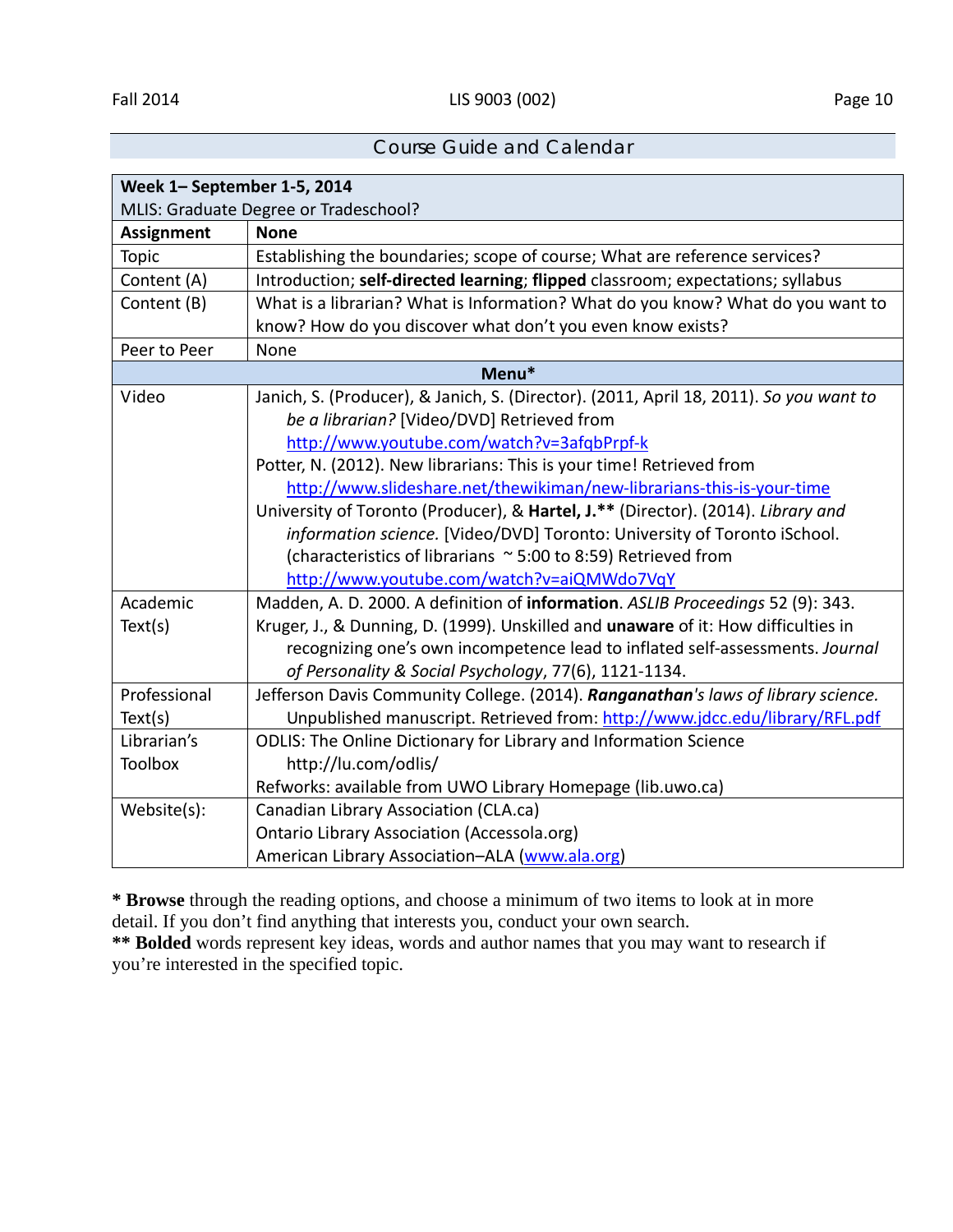| Week 2- September 8-12, 2014             |                                                                                    |  |
|------------------------------------------|------------------------------------------------------------------------------------|--|
| How do People Interact with Information? |                                                                                    |  |
| <b>Assignment</b>                        | <b>None</b>                                                                        |  |
| Topic                                    | Information Behaviour, Information Literacy                                        |  |
| Content (A)                              | Theory; Why and how do people seek, avoid, and respond to information?             |  |
|                                          | Information contexts and preferred sources; Who uses the library?                  |  |
| Content (B)                              | What is information literacy? Neutrality and bias                                  |  |
| Peer to Peer                             | None                                                                               |  |
|                                          | <b>Menu</b>                                                                        |  |
| Video                                    | Lorenz, A. (2012). Information behavior. Retrieved from                            |  |
|                                          | http://www.youtube.com/watch?v=wD3FaIBHRyU (Browse Andrea's other                  |  |
|                                          | videos also if you have time or interest.)                                         |  |
|                                          | iSchool (Producer), & Eisenberg, M. (Director). (2012). The big 6 approach to      |  |
|                                          | information and technology literacy. [Video/DVD] Seattle, Washington.              |  |
|                                          | Retrieved from http://www.youtube.com/watch?v=yjw3Od_0UN8                          |  |
| Academic                                 | Bates, M. J. (2010). Information behavior. In M. J. Bates, & M. N. Maack (Eds.),   |  |
| Text(s)                                  | Encyclopedia of library and information science (). United Kingdom: Taylor         |  |
|                                          | and Francis.                                                                       |  |
|                                          | Bawden, D., & Robinson, L. (2009). The dark side of information: Overload,         |  |
|                                          | anxiety and other paradoxes and pathologies. Journal of Information                |  |
|                                          | Science, 35(2), 180-191.                                                           |  |
|                                          | Bradley, C. (2013). Information literacy policy development in Canada: Is it       |  |
|                                          | time? Partnership: The Canadian Journal of Library & Information Practice          |  |
|                                          | & Research, 8(2), 1-28.                                                            |  |
|                                          | Jacobson, T. E., & Mackey, T. P. (2013). Proposing a metaliteracy model to         |  |
|                                          | redefine information literacy. Communications in Information Literacy, 7(2),       |  |
|                                          | 84-91.                                                                             |  |
|                                          | Wilson, T. D. (1999). Models in information behavior research. Journal of          |  |
|                                          | Documentation, 55(3), 249-270.                                                     |  |
| Professional                             | Hinchliffe, L. J. (2011). Instruction. In R. Bopp, & L. C. Smith (Eds.), Reference |  |
| Text(s)                                  | and information services: An introduction (4th ed., pp. 221-260). Santa            |  |
|                                          | Barbara, Calif.: Libraries Unlimited.                                              |  |
|                                          | Julien, H., & Hoffman, C. (2008). Canada's public libraries and information        |  |
|                                          | literacy training. Feliciter, 54(2), 74-77.                                        |  |
| Librarian's                              | Association of College and Research Libraries (ACRL). (2014). Corporate web        |  |
| <b>Toolbox</b>                           | page. Retrieved from http://www.ala.org/acrl/                                      |  |
|                                          | -----Information literacy standards for higher education. Retrieved from           |  |
|                                          | http://www.ala.org/acrl/standards/informationliteracycompetency                    |  |
| Website(s):                              | Information Seeking In Context (ISIC). (2014). ISIC: The information behavior      |  |
|                                          | conference. Retrieved from http://www.informationr.net/isic/                       |  |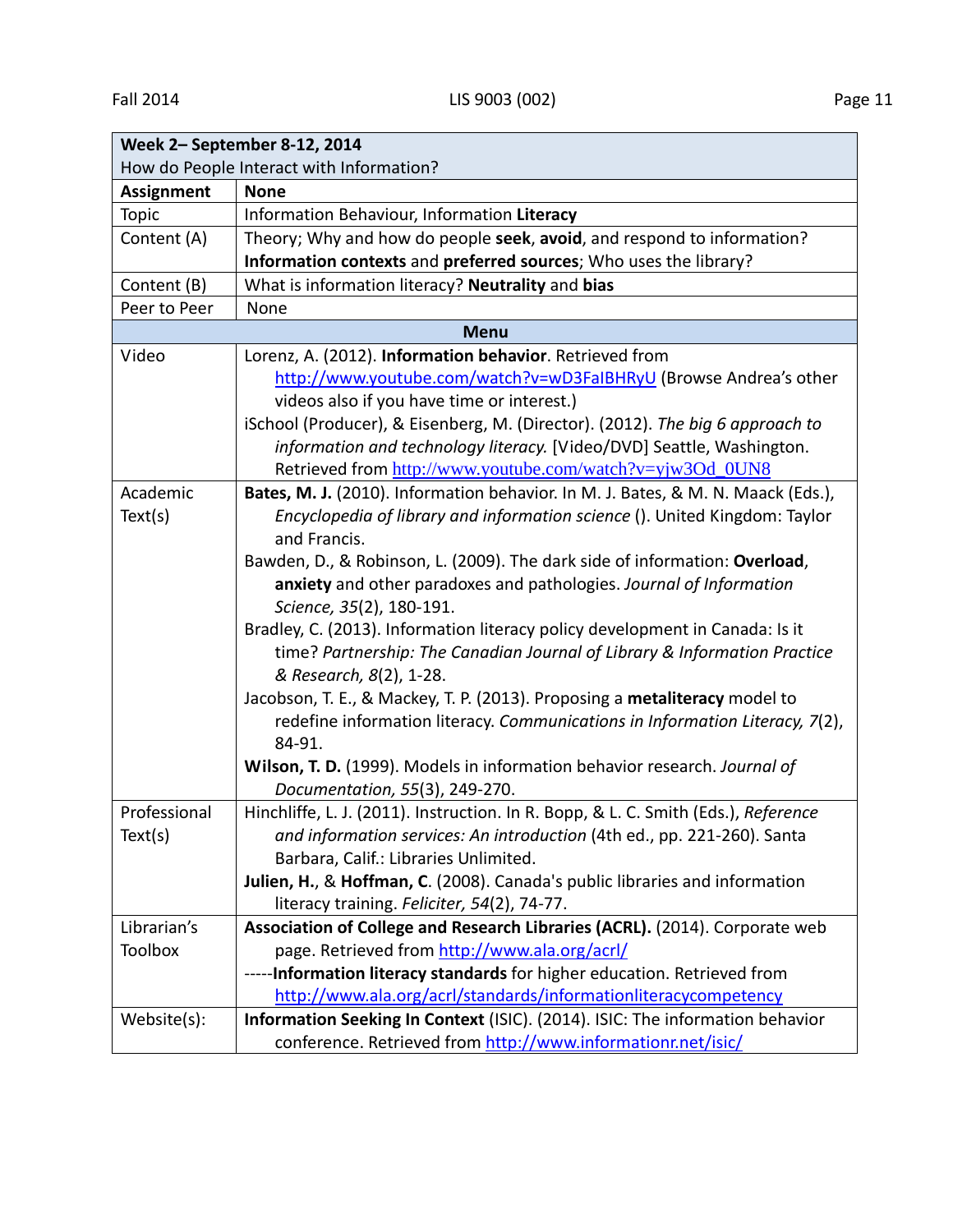| Week 3- September 15-19, 2014 |                                                                                  |  |
|-------------------------------|----------------------------------------------------------------------------------|--|
| The Art of Translation        |                                                                                  |  |
| <b>Assignment</b>             | <b>None</b>                                                                      |  |
| Topic                         | Reference interviews                                                             |  |
| Content (A)                   | <b>Negotiating questions</b> ; Body language; interpreting & guessing; assuming; |  |
|                               | anticipating;                                                                    |  |
| Content (B)                   | Full disclosure; reference traps; limitations; accuracy of answers; satisfaction |  |
|                               | of patrons                                                                       |  |
| Peer to Peer                  | None                                                                             |  |
|                               | <b>Menu</b>                                                                      |  |
| Video                         | Huntsville-Madison County Public Library (Producer), & HMCPLStaffTraining        |  |
|                               | (Director). (2013, October 30, 2013). The reference interview: Or, how to        |  |
|                               | answer a question like a librarian. [Video/DVD] Huntsville, Alabama.             |  |
|                               | Retrieved from http://www.youtube.com/watch?v=u7C_UMcmwRc                        |  |
|                               | School of Communication and Information (Producer), & Radford, M.                |  |
|                               | (Director). (2014). Virtual library reference services. [Video/DVD]              |  |
|                               | Syracuse, NY: Rutger's University. Retrieved from                                |  |
|                               | http://www.youtube.com/watch?v=Dk1P5au7 yw                                       |  |
| Professional                  | Cassell, K. A., & Hiremath, U. (2013). Determining the question: In-person,      |  |
| Text(s)                       | telephone, and virtual reference interviews. Reference and information           |  |
|                               | services: An introduction (3, UK ed., pp. 15-30). London: Facet.                 |  |
|                               | Kern, M. K., & Woodard, B. S. (2011). The reference interview. In R. Bopp, & L.  |  |
|                               | C. Smith (Eds.), Reference and information services: An introduction (4th        |  |
|                               | ed., pp. 57-94). Santa Barbara, Calif.: Libraries Unlimited.                     |  |
|                               | Ross, C. S., Nilsen, K., & Radford, M. L. (2009). Conducting the reference       |  |
|                               | interview: A how-to-do-it manual for librarians (2nd ed.). New York: Neal-       |  |
|                               | Schuman Publishers Inc. (Sections 1.1, 1.2, 1.3, 2.1, 6.1, 6.1.)                 |  |
| Librarian's                   | Luo, L. (2008). Reference Service in Second Life: An overview. Reference         |  |
| <b>Toolbox</b>                | Services Review, 36(3), 289-300.                                                 |  |
|                               | Young, C. (2014). Crowdsourcing the virtual reference interview with Twitter.    |  |
|                               | Reference Librarian, 55(2), 172-174.                                             |  |
| Website(s):                   | Reference and User Services Association (RUSA). (2014). Corporate web page.      |  |
|                               | Retrieved from http://www.ala.org/rusa/                                          |  |
|                               | -----(2014). Reference and User Services Association: Behavioral guidelines.     |  |
|                               | Retrieved from                                                                   |  |
|                               | http://www.ala.org/rusa/resources/guidelines/guidelinesbehavioral                |  |
|                               | (2014). Reference and User Services Association: Guidelines. Retrieved           |  |
|                               | from http://www.ala.org/rusa/resources/guidelines                                |  |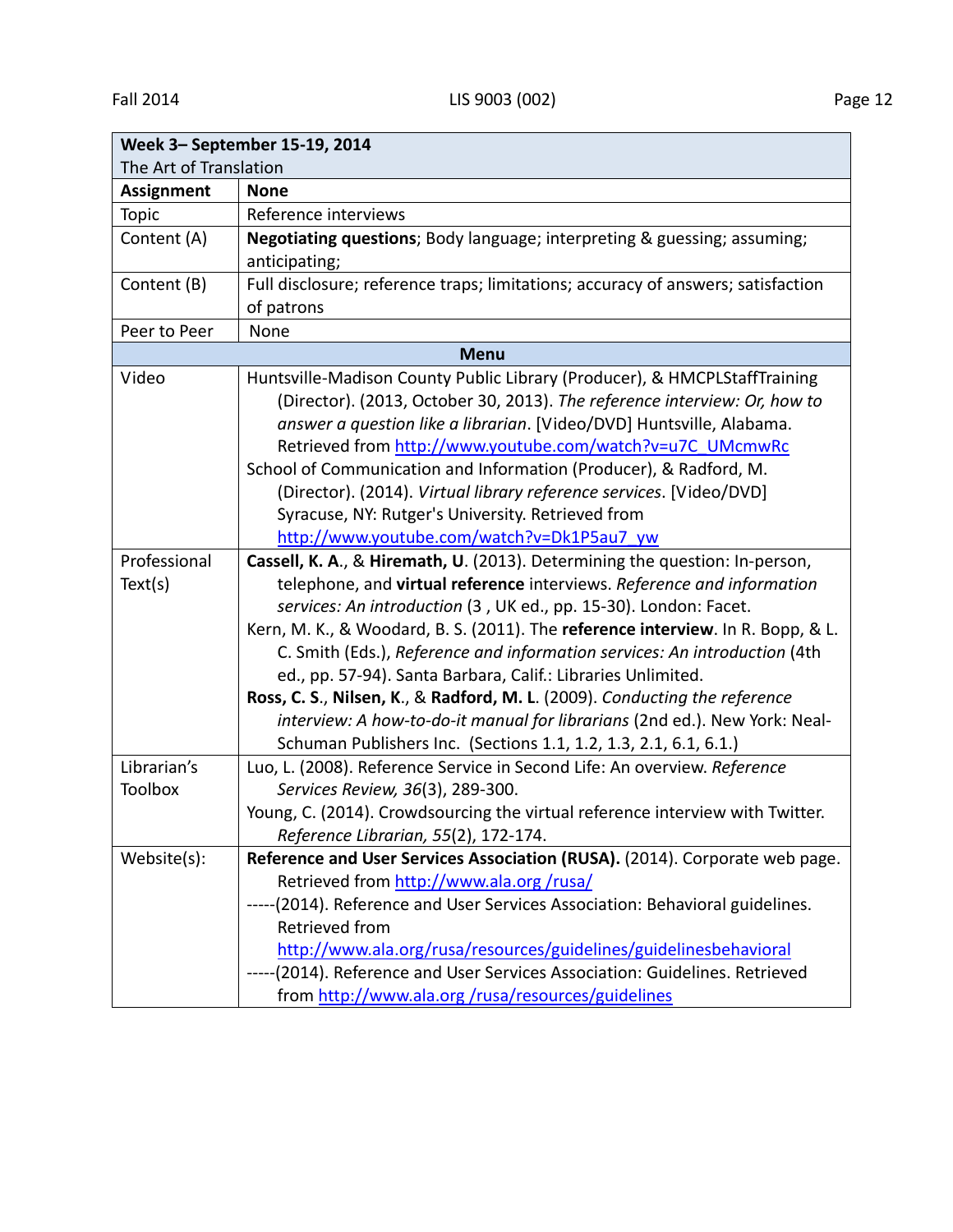| Week 4- September 22-26, 2014             |                                                                                        |  |
|-------------------------------------------|----------------------------------------------------------------------------------------|--|
| Gateways, Guides, Gatekeepers and Bridges |                                                                                        |  |
| <b>Assignment</b>                         | <b>Resource Evaluation &amp; Review</b>                                                |  |
| <b>Topic</b>                              | Ready Reference, Searching for Resources; Judging the Quality of Non-Fiction           |  |
| Content (A)                               | Search strategies; Precision vs. Recall; Database 'helpers'                            |  |
| Content (B)                               | Evaluating Sources; How do we know what to trust? Limitations                          |  |
| Peer to Peer                              | Yes                                                                                    |  |
|                                           | <b>Menu</b>                                                                            |  |
| Video                                     | Western Library's CRAAP test http://www.youtube.com/watch?v=EyMT08mD7Ds                |  |
|                                           | St. Louis Community College (Producer), & Smith, K. (Director). (2012). Reference      |  |
|                                           | resources. [Video/DVD] St. Louis, MO. Retrieved from                                   |  |
|                                           | https://www.youtube.com/watch?v=ssCHQMdq1d0                                            |  |
| Professional                              | Bates, M.E. (2013). Current state of advanced search: Progressing or receding?         |  |
| Text(s)                                   | Online Searcher, 37(6), 80.                                                            |  |
|                                           | Bell, S. S. (2012). Evaluating databases. In Librarian's guide to online searching     |  |
|                                           | (Third ed.). Pp 235-250. Santa Barbara, California: Libraries Unlimited.               |  |
|                                           | Bell, S. S. (2012). The Searcher's Toolkit, Parts 1, 2. In Librarian's guide to online |  |
|                                           | searching (Third ed.). Pp 19-29, 39-50. Santa Barbara, California: Libraries           |  |
|                                           | Unlimited.                                                                             |  |
|                                           | Cassell, K. A., & Hiremath, U. (2013). Finding the answer: Basic search techniques.    |  |
|                                           | Reference and information services: An introduction (3, UK ed., pp. 33-56).            |  |
|                                           | London: Facet.                                                                         |  |
|                                           | Dalrymple, P. W., & Smith, L. C. (2011). Organization of information and search        |  |
|                                           | strategies. In R. Bopp, & L. C. Smith (Eds.), Reference and information services:      |  |
|                                           | An introduction (4th ed., pp. 95-120). Santa Barbara, Calif.: Libraries Unlimited.     |  |
|                                           | Kluegel, K. M. (2011). Electronic resources for reference. In R. Bopp, & L. C. Smith   |  |
|                                           | (Eds.), Reference and information services: An introduction (4th ed., pp. 121-         |  |
|                                           | 160). Santa Barbara, Calif.: Libraries Unlimited.                                      |  |
|                                           | Mulac, C. (2012). Fundamentals of reference. Chicago: American Library Association.    |  |
|                                           | Singer, C. A. (2010). Ready reference collections: A history. Reference & User         |  |
|                                           | Services Quarterly, 49(3), 253-264. Retrieved from                                     |  |
|                                           | http://search.ebscohost.com                                                            |  |
|                                           | /login.aspx?direct=true&db=llf&AN=502989291&site=ehost-live                            |  |
|                                           | Smith, L. C. (2011). Selection and evaluation of reference sources. In R. Bopp, & L.   |  |
|                                           | C. Smith (Eds.), Reference and information services: An introduction (4th ed.,         |  |
|                                           | pp. 387-410). Santa Barbara, Calif.: Libraries Unlimited.                              |  |
| Librarian's                               | Cengage. (2014). Gale virtual reference brochure. Retrieved from                       |  |
| <b>Toolbox</b>                            | http://assets.cengage.com/pdf/bro gvrl catalog.pdf                                     |  |
|                                           | Notess, G. R. (2014). SEARCH ENGINE update. Online Searcher, 38(1), 8-9. (Browse       |  |
|                                           | through the publication and other installments of "SE update".)                        |  |
|                                           | ProQuest GEP - General Resources, Dialog                                               |  |
| Website(s):                               | Western Libraries. (2014). Tutorials list by category. Retrieved from                  |  |
|                                           | http://www.lib.uwo.ca/tutorials/categories/                                            |  |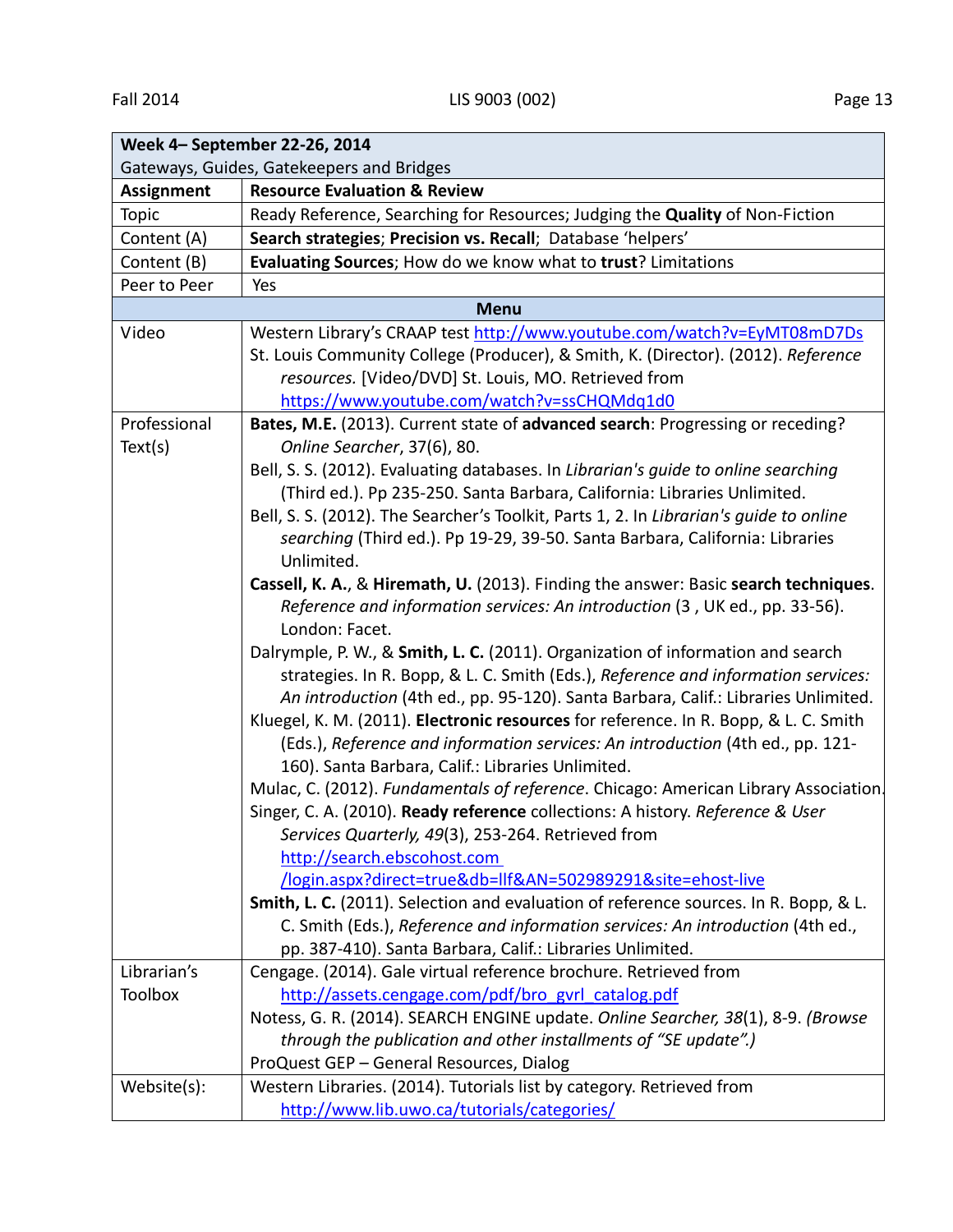| Week 5-September 29-October 3, 2014 |                                                                                     |  |
|-------------------------------------|-------------------------------------------------------------------------------------|--|
| Reference is not a Monopoly         |                                                                                     |  |
| <b>Assignment</b>                   | <b>None</b>                                                                         |  |
| Topic                               | Free Non-Fiction Resources on the WWW; Human Sources                                |  |
| Content (A)                         | <b>Curating and Creating Information</b>                                            |  |
| Content (B)                         | Information as a social act; Web 2.0; Crowd sourcing; Government sources            |  |
| Peer to Peer                        | Yes                                                                                 |  |
|                                     | <b>Menu</b>                                                                         |  |
| Video                               | Cutts, M. (Producer), & Google (Director). (2012). How does Google work?            |  |
|                                     | Retrieved from https://www-youtube-com                                              |  |
|                                     | /watch?feature=player_embedded&v=KyCYyoGusgs#!                                      |  |
|                                     | Cutts, M. (Producer), & Google (Director). (2012). How search works. Retrieved      |  |
|                                     | from http://www.youtube.com/watch?v=BNHR6IQJGZs                                     |  |
|                                     | Pariser, E. (2011). Beware of online filter bubbles. Retrieved from                 |  |
|                                     | http://www.ted.com/talks/eli pariser beware online filter bubbles.html              |  |
| Academic                            | Luyt, B. (2011). The nature of historical representation on Wikipedia: Dominant or  |  |
| Text                                | alterative historiography? Journal of the American Society for Information          |  |
|                                     | Science & Technology, 62(6), 1058-1065.                                             |  |
| Professional                        | Cahill, K. (2009). User-generated content and its impact on web-based library       |  |
| Text(s)                             | services. Oxford, Eng.: Chandos Publishing.                                         |  |
|                                     | Cahill, K., & Chalut, R. (2009). Optimal results: What libraries need to know about |  |
|                                     | Google and search engine optimization. Reference Librarian, 50(3), 234-247.         |  |
|                                     | Kennedy, S. D. (2012). JustGoogle. Information Today, 29(10), 25-25. Retrieved      |  |
|                                     | from http://search.ebscohost.com                                                    |  |
|                                     | /login.aspx?direct=true&db=llf&AN=83134779&site=ehost-live                          |  |
|                                     | Open Education Database. (2013). Ultimate guide to the invisible web. Retrieved     |  |
|                                     | from http://oedb.org/ilibrarian/invisible-web/                                      |  |
|                                     | Simonite, T. (2013) The decline of Wikipedia. Technology Review,                    |  |
|                                     | Tchangalova, N., & Stilwell, F. (2012). Search engines and beyond: A toolkit for    |  |
|                                     | finding free online resources for science, technology and engineering. Issues in    |  |
|                                     | Science & Technology Librarianship, (69), 2-2.                                      |  |
| Librarian's                         | Internet Public Library. (2014). Corporate web page. Retrieved from www.ipl.org     |  |
| <b>Toolbox</b>                      | Southern Ontario Library Service. (2014). Ready reference. Retrieved from           |  |
|                                     | http://www.sols.org/index.php/develop-your-library-staff/professional-              |  |
|                                     | information-a-z/195-develop-your-library-staff/professional-information-a-          |  |
|                                     | z/providing-services/261-ready-reference                                            |  |
|                                     | Digital Public Library of America (DPLA). (2014). Corporate web page. Retrieved     |  |
|                                     | from http://dp.la/                                                                  |  |
| Website(s):                         | Google. (2014). Google advanced search. Retrieved from                              |  |
|                                     | http://www.google.com/advanced search                                               |  |
|                                     | Google. (2014). Google scholar. Retrieved from http://scholar.google.ca/            |  |
|                                     | Wikipedia. (2014). Starting an article. Retrieved from                              |  |
|                                     | http://en.wikipedia.org/wiki/Wikipedia:Starting an article                          |  |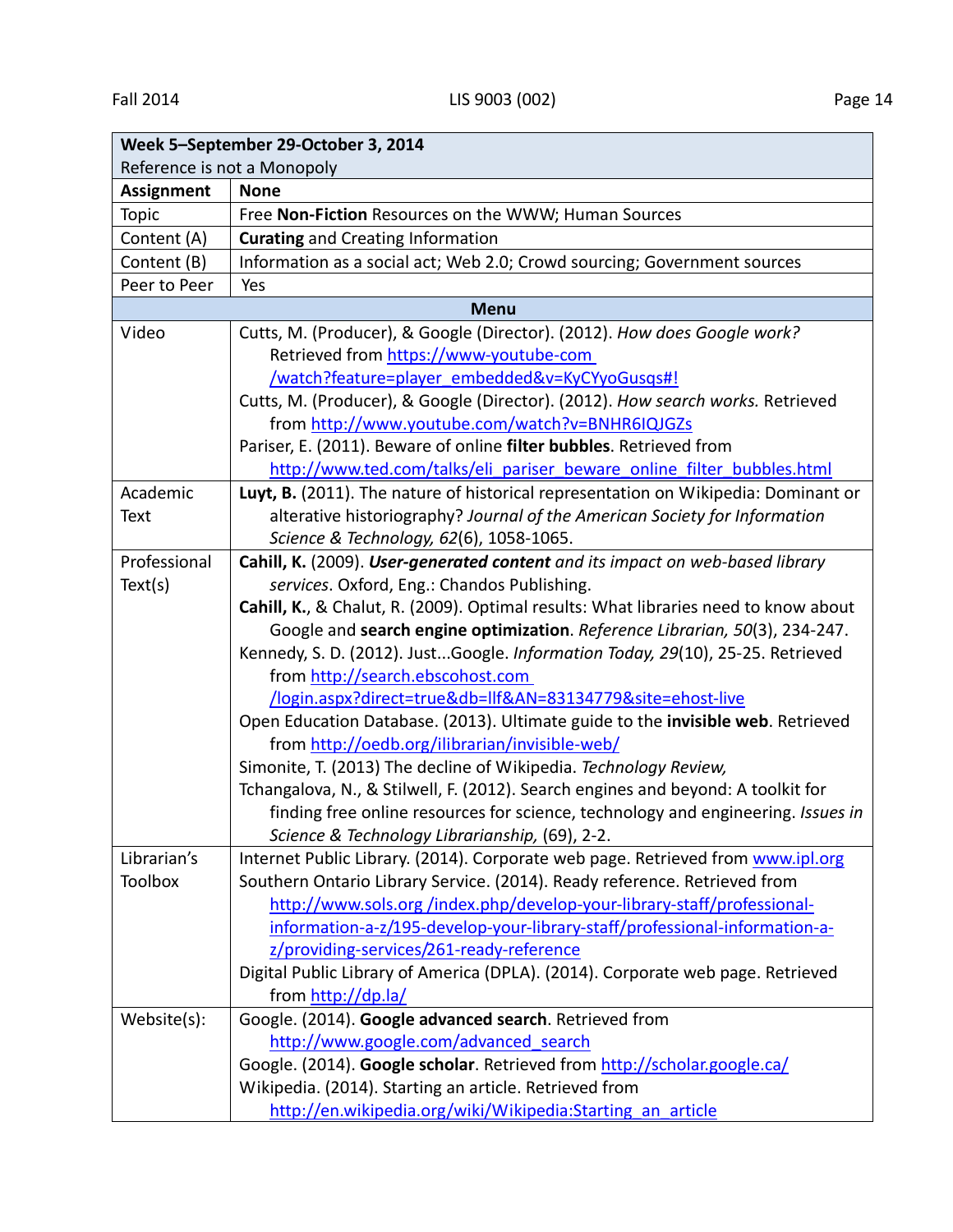| Week 6-October 6-10, 2014    |                                                                                                                                                                                                                                                                                                                                                                                                                                                                                                                                                                                                                                                                                                                                                                                   |  |
|------------------------------|-----------------------------------------------------------------------------------------------------------------------------------------------------------------------------------------------------------------------------------------------------------------------------------------------------------------------------------------------------------------------------------------------------------------------------------------------------------------------------------------------------------------------------------------------------------------------------------------------------------------------------------------------------------------------------------------------------------------------------------------------------------------------------------|--|
| Fiction - more than just fun |                                                                                                                                                                                                                                                                                                                                                                                                                                                                                                                                                                                                                                                                                                                                                                                   |  |
| <b>Assignment</b>            | <b>Scavenger Hunt (and first Participation grade)</b>                                                                                                                                                                                                                                                                                                                                                                                                                                                                                                                                                                                                                                                                                                                             |  |
| Topic                        | <b>Pleasure reading</b>                                                                                                                                                                                                                                                                                                                                                                                                                                                                                                                                                                                                                                                                                                                                                           |  |
| Content (A)                  | Purposes of Fiction; Benefits of Fiction Reading; Genres                                                                                                                                                                                                                                                                                                                                                                                                                                                                                                                                                                                                                                                                                                                          |  |
| Content (B)                  | Readers' Advisory; How do we recommend? How do we recommend across genres if                                                                                                                                                                                                                                                                                                                                                                                                                                                                                                                                                                                                                                                                                                      |  |
|                              | we're not familiar with them?                                                                                                                                                                                                                                                                                                                                                                                                                                                                                                                                                                                                                                                                                                                                                     |  |
| Peer to Peer                 | Yes                                                                                                                                                                                                                                                                                                                                                                                                                                                                                                                                                                                                                                                                                                                                                                               |  |
|                              | <b>Menu</b>                                                                                                                                                                                                                                                                                                                                                                                                                                                                                                                                                                                                                                                                                                                                                                       |  |
| Video                        | Wyoming State Library (Producer), & Wyoming State Library (Director). (2011). Get on<br>the bus - Wyoming State library readers' advisory videos. [Video/DVD] Wyoming.<br>Retrieved from<br>http://www.youtube.com/watch?v=BDFVsNJb2gY&list=PL926F326AC64E4FDD                                                                                                                                                                                                                                                                                                                                                                                                                                                                                                                    |  |
|                              | (16 how-to Reader's advisory videos. Choose one, or browse)                                                                                                                                                                                                                                                                                                                                                                                                                                                                                                                                                                                                                                                                                                                       |  |
| Academic<br>Text             | Ooi, K., & Liew, C. L. (2011). Selecting fiction as part of everyday life information<br>seeking. Journal of Documentation, 67(5), 748-772.                                                                                                                                                                                                                                                                                                                                                                                                                                                                                                                                                                                                                                       |  |
|                              | Ross, Catherine Sheldrick, Lynne McKechnie, and Paulette Rauthbauer (2006).<br>Sections 4.5-4.8. In Reading Matters: What the Research Reveals about Reading,<br>Libraries, and Communities. Westport, CN: Libraries Unlimited, 181-221.                                                                                                                                                                                                                                                                                                                                                                                                                                                                                                                                          |  |
| Professional<br>Text(s)      | Herald, D. T. (2006). Genreflecting :A guide to popular reading interests (6th ed.).<br>Westport, CT; Westport, CT: Libraries Unlimited; Libraries Unlimited. (2000 Edition<br>available online through Electronic Resource at Weldon)<br>Hoover, S. (2011). The case for graphic novels. Communications in Information<br>Literacy, 5(2), 174-186.<br>Pinkley, J., & Casey, K. (2013). Graphic novels: A brief history and overview for library<br>managers. Library Leadership & Management, 27(3), 1-10.<br>Ross, C.S. (2001). Making choices: What readers say about choosing a book to read for<br>pleasure. Acquisitions Librarian, 13(25), 5-21.<br>Trott, B., & Naik, Y. (2012). Finding good reads on GoodReads. Reference & User<br>Services Quarterly, 51(4), 319-323. |  |
| Librarian's<br>Toolbox       | Pearl, N., & Cords, S. S. (2010). Now read this III: A quide to mainstream fiction<br>(Genreflecting Advisory Series ed.). Santa Barbara, Calif.: Libraries Unlimited.<br>(Browse series if Readers' Advisory interests you.)<br>Wikipedia. (2014). List of literary awards. Retrieved from http://en.wikipedia.org<br>/wiki/List of literary awards                                                                                                                                                                                                                                                                                                                                                                                                                              |  |
| Website(s):                  | EbscoHost. (2014). Novelist corporate web page. Retrieved from<br>http://www.ebscohost.com/novelist<br>GoodReads. (2014). GoodReads corporate web page. Retrieved from<br>http://www.goodreads.com<br>LibraryThing. (2014). LibraryThing corporate web page. Retrieved from https://www-<br>librarything-com /                                                                                                                                                                                                                                                                                                                                                                                                                                                                    |  |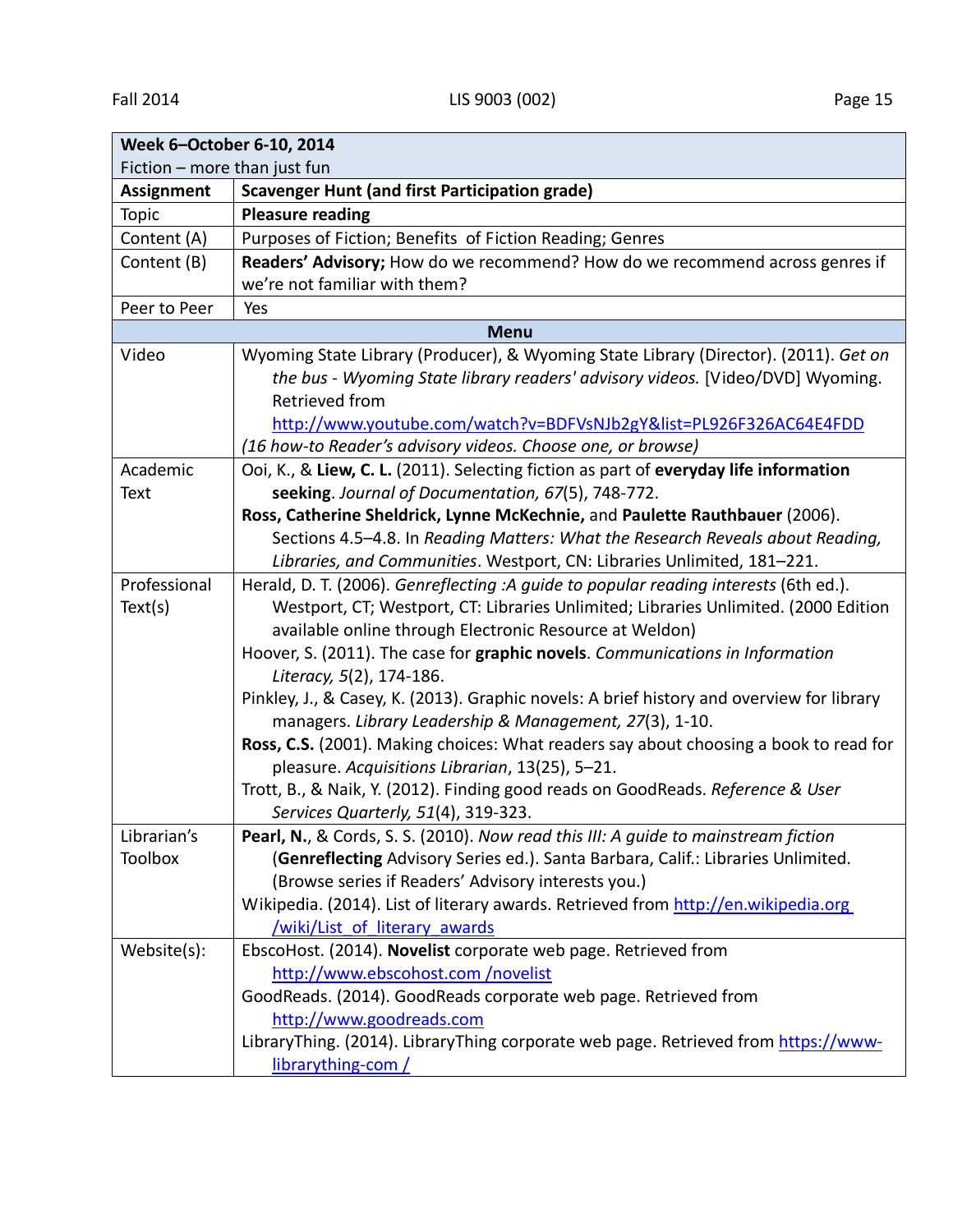# **MLIS Research Week October 13‐17, 2014**

| Week 7-October 20-24, 2014 |                                                                                                                                                                                                                                                                                                                                                                                                                                                                                                                                                                                                                                                                                                                                                                                                                                                                                                                                                                                                                                                                                                                                                                                                                                                                                                                                                                                                                                                                                                             |  |  |
|----------------------------|-------------------------------------------------------------------------------------------------------------------------------------------------------------------------------------------------------------------------------------------------------------------------------------------------------------------------------------------------------------------------------------------------------------------------------------------------------------------------------------------------------------------------------------------------------------------------------------------------------------------------------------------------------------------------------------------------------------------------------------------------------------------------------------------------------------------------------------------------------------------------------------------------------------------------------------------------------------------------------------------------------------------------------------------------------------------------------------------------------------------------------------------------------------------------------------------------------------------------------------------------------------------------------------------------------------------------------------------------------------------------------------------------------------------------------------------------------------------------------------------------------------|--|--|
| Library as Place           |                                                                                                                                                                                                                                                                                                                                                                                                                                                                                                                                                                                                                                                                                                                                                                                                                                                                                                                                                                                                                                                                                                                                                                                                                                                                                                                                                                                                                                                                                                             |  |  |
| <b>Assignment</b>          | <b>None</b>                                                                                                                                                                                                                                                                                                                                                                                                                                                                                                                                                                                                                                                                                                                                                                                                                                                                                                                                                                                                                                                                                                                                                                                                                                                                                                                                                                                                                                                                                                 |  |  |
| Topic                      | <b>Library Programming</b>                                                                                                                                                                                                                                                                                                                                                                                                                                                                                                                                                                                                                                                                                                                                                                                                                                                                                                                                                                                                                                                                                                                                                                                                                                                                                                                                                                                                                                                                                  |  |  |
| Content (A)                | Reading programs; Makerspaces                                                                                                                                                                                                                                                                                                                                                                                                                                                                                                                                                                                                                                                                                                                                                                                                                                                                                                                                                                                                                                                                                                                                                                                                                                                                                                                                                                                                                                                                               |  |  |
| Content (B)                | Library as Place; Outreach; Partnerships & Referral                                                                                                                                                                                                                                                                                                                                                                                                                                                                                                                                                                                                                                                                                                                                                                                                                                                                                                                                                                                                                                                                                                                                                                                                                                                                                                                                                                                                                                                         |  |  |
| Peer to Peer               | Yes                                                                                                                                                                                                                                                                                                                                                                                                                                                                                                                                                                                                                                                                                                                                                                                                                                                                                                                                                                                                                                                                                                                                                                                                                                                                                                                                                                                                                                                                                                         |  |  |
|                            | <b>Menu</b>                                                                                                                                                                                                                                                                                                                                                                                                                                                                                                                                                                                                                                                                                                                                                                                                                                                                                                                                                                                                                                                                                                                                                                                                                                                                                                                                                                                                                                                                                                 |  |  |
| Video                      | Fraser Valley Regional Library. (2012). THIS is the library? the story of LiLi and<br>Smitty. Retrieved from http://libraryliveandontour.com/this/<br>This Week in Libraries (TWIL) (Producer), & van de Geer, J. (Director). (2014). This<br>week in libraries #112: Makerspaces. [Video/DVD] Delft, Netherlands. Retrieved                                                                                                                                                                                                                                                                                                                                                                                                                                                                                                                                                                                                                                                                                                                                                                                                                                                                                                                                                                                                                                                                                                                                                                                |  |  |
| Professional<br>Text(s)    | from https://vimeo.com/99820584<br>Brown, D. R., & Malenfant, K. (2004). The buck stops where? Establishing a<br>university information and referral service. Internet Reference Services<br>Quarterly, 9(1), 189-208.<br>Collins, L. N., Howard, F., & Miraflor, A. (2009). Addressing the needs of the<br>homeless: A San Jose library partnership approach. Reference Librarian, 50(1),<br>109-116.<br>Elmborg, J. K. (2011). Libraries as the spaces between us: Recognizing and valuing<br>the third space. Reference & User Services Quarterly, 50(4), 338-350.<br>Hovius, B. (2006). Public library partnerships which add value to the community:<br>The Hamilton public library experience. IFLA Journal, 32(3), 214-223.<br>Kurti, R. S., Kurti, D., & Fleming, L. (2014). The philosophy of educational<br>makerspaces. Teacher Librarian, 41(5), 8-11. Retrieved from<br>http://search.ebscohost.com<br>/login.aspx?direct=true&db=llf&AN=96678445&site=ehost-live<br>LaRue, J. (2011). Community reference work. In D. Zabel (Ed.), Reference reborn:<br>Breathing new life into public services librarianship [Community Reference<br>Work] (pp. 105-116). Santa Barbara, Calif.: Libraries Unlimited.<br>Loertscher, D. V., Preddy, L., & Derry, B. (2013). Makerspaces in the school library<br>learning commons and the uTEC maker model. Teacher Librarian, 41(2), 48-51.<br>Poe, J. (2006). Information and referral services: A brief history. Southeastern<br>Librarian, 54(1), 36-41. |  |  |
| Librarian's                | Smallwood, C. (2010). Librarians as community partners: An outreach handbook.                                                                                                                                                                                                                                                                                                                                                                                                                                                                                                                                                                                                                                                                                                                                                                                                                                                                                                                                                                                                                                                                                                                                                                                                                                                                                                                                                                                                                               |  |  |
| <b>Toolbox</b>             | Chicago: American Library Association. (Available online through GEP, Skim to<br>understand the broad nature of outreach.)                                                                                                                                                                                                                                                                                                                                                                                                                                                                                                                                                                                                                                                                                                                                                                                                                                                                                                                                                                                                                                                                                                                                                                                                                                                                                                                                                                                  |  |  |
| Website(s):                | Ontario Library Association. (2014). Annual institute on the library as place.<br>https://www.accessola.org/OLAWEB/Annual Institute on the Library<br>as Place/Welcome/OLAWEB/Annual Institute on the Library as<br>Place/Welcome.aspx                                                                                                                                                                                                                                                                                                                                                                                                                                                                                                                                                                                                                                                                                                                                                                                                                                                                                                                                                                                                                                                                                                                                                                                                                                                                      |  |  |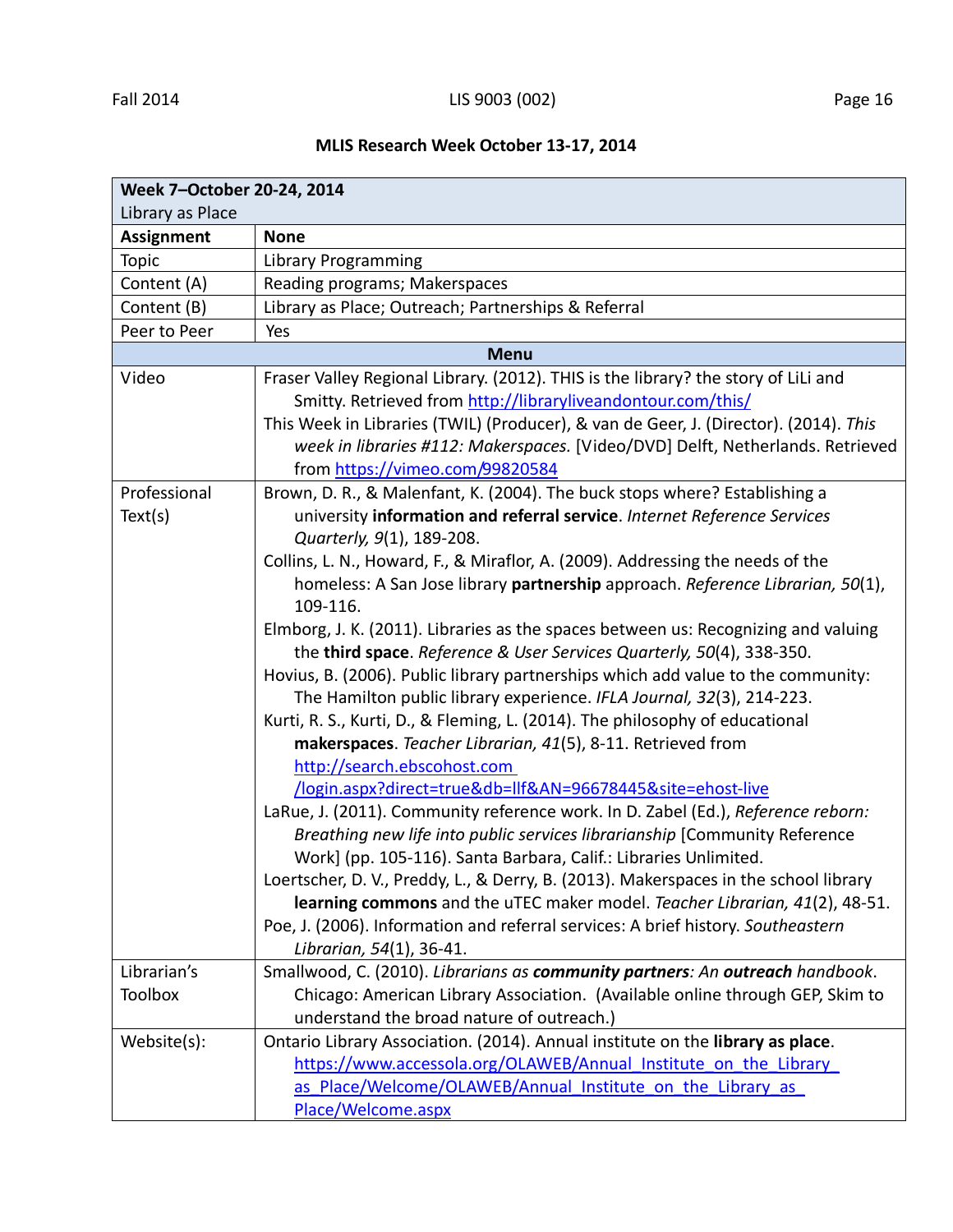| Week 8-October 27-31, 2014 |                                                                                                                                                                                                                                                                                                                                                                                                                                                                                                                                                                                                                                                                                                                                                                                                                                                                                                                                                                                                                                                                                     |  |
|----------------------------|-------------------------------------------------------------------------------------------------------------------------------------------------------------------------------------------------------------------------------------------------------------------------------------------------------------------------------------------------------------------------------------------------------------------------------------------------------------------------------------------------------------------------------------------------------------------------------------------------------------------------------------------------------------------------------------------------------------------------------------------------------------------------------------------------------------------------------------------------------------------------------------------------------------------------------------------------------------------------------------------------------------------------------------------------------------------------------------|--|
| Shush no more!             |                                                                                                                                                                                                                                                                                                                                                                                                                                                                                                                                                                                                                                                                                                                                                                                                                                                                                                                                                                                                                                                                                     |  |
| <b>Assignment</b>          | <b>None</b>                                                                                                                                                                                                                                                                                                                                                                                                                                                                                                                                                                                                                                                                                                                                                                                                                                                                                                                                                                                                                                                                         |  |
| Topic                      | Innovation in Providing Information Services                                                                                                                                                                                                                                                                                                                                                                                                                                                                                                                                                                                                                                                                                                                                                                                                                                                                                                                                                                                                                                        |  |
| Content                    | Innovation and entrepreneurship                                                                                                                                                                                                                                                                                                                                                                                                                                                                                                                                                                                                                                                                                                                                                                                                                                                                                                                                                                                                                                                     |  |
| Peer to Peer               | Yes                                                                                                                                                                                                                                                                                                                                                                                                                                                                                                                                                                                                                                                                                                                                                                                                                                                                                                                                                                                                                                                                                 |  |
|                            | <b>Menu</b>                                                                                                                                                                                                                                                                                                                                                                                                                                                                                                                                                                                                                                                                                                                                                                                                                                                                                                                                                                                                                                                                         |  |
| Video                      | Innisfil Public Library (Producer & Director). Supporting an innovative economy-<br>Ontario public libraries. [Video/DVD] Innisfil, Ontario. Retrieved from<br>https://www.youtube.com/watch?v=EhiM-GwsNHk<br>Miami Ad School (Producer), & Tan, K., Pilwat, M. and Rodriguez, F. (Directors).<br>(2013). The underground library. [Video/DVD] New York, NY. Retrieved from<br>https://vimeo.com/58161297                                                                                                                                                                                                                                                                                                                                                                                                                                                                                                                                                                                                                                                                           |  |
| Professional               | Crumpton, M. A. (2012). Innovation and entrepreneurship. Bottom Line:                                                                                                                                                                                                                                                                                                                                                                                                                                                                                                                                                                                                                                                                                                                                                                                                                                                                                                                                                                                                               |  |
| Text(s)                    | Managing Library Finances, 25(3), 98-101.                                                                                                                                                                                                                                                                                                                                                                                                                                                                                                                                                                                                                                                                                                                                                                                                                                                                                                                                                                                                                                           |  |
|                            | DeVries, J. (2003). Entrepreneurial librarians: Embracing innovation and<br>motivation. Science & Technology Libraries, 24(1), 209-217.<br>Kurt, L., Kurt, W., & Medaille, A. (2010). The power of play: Fostering creativity<br>and innovation in libraries. Journal of Library Innovation, 1(1), 8-23.<br>Liddy, E. D. (2012). An entrepreneurial stance towards education of information<br>professionals. Information Services & Use, 32 (2012) 131-135.<br>Nash, Larry White. (2009). Competition for library services. Paper presented at<br>Inspiration, Innovation, Celebration: The 2009 Conference for Entrepreneurial<br>Librarians, Greensboro, NC. Retrieved from:<br>http://entrelib.org/conferences/2009-conference/ (Browse other conference<br>papers if this interests you.)<br>Scanlon, Mary G., and Michael A. Crumpton. (2011). Re-conceiving<br>entrepreneurship for libraries: Collaboration and the anatomy of a<br>conference. Collaborative Librarianship 3 (1) (01): 16-27.<br>Usherwood, B. (2008). Excellence is for everyone. Library and Information |  |
|                            | Update 7(4) 24.                                                                                                                                                                                                                                                                                                                                                                                                                                                                                                                                                                                                                                                                                                                                                                                                                                                                                                                                                                                                                                                                     |  |
| Librarian's                | Pew Research Group. (2013). What people want from their libraries. Library                                                                                                                                                                                                                                                                                                                                                                                                                                                                                                                                                                                                                                                                                                                                                                                                                                                                                                                                                                                                          |  |
| Toolbox                    | services in the digital age (pp. 47-60)                                                                                                                                                                                                                                                                                                                                                                                                                                                                                                                                                                                                                                                                                                                                                                                                                                                                                                                                                                                                                                             |  |
| Website(s):                | iSchools Organization. (2014). iSchools website. Retrieved from<br>http://ischools.org/<br>This Week in Libraries. (2014). Corporate web page. Retrieved from<br>http://www.thisweekinlibraries.com/                                                                                                                                                                                                                                                                                                                                                                                                                                                                                                                                                                                                                                                                                                                                                                                                                                                                                |  |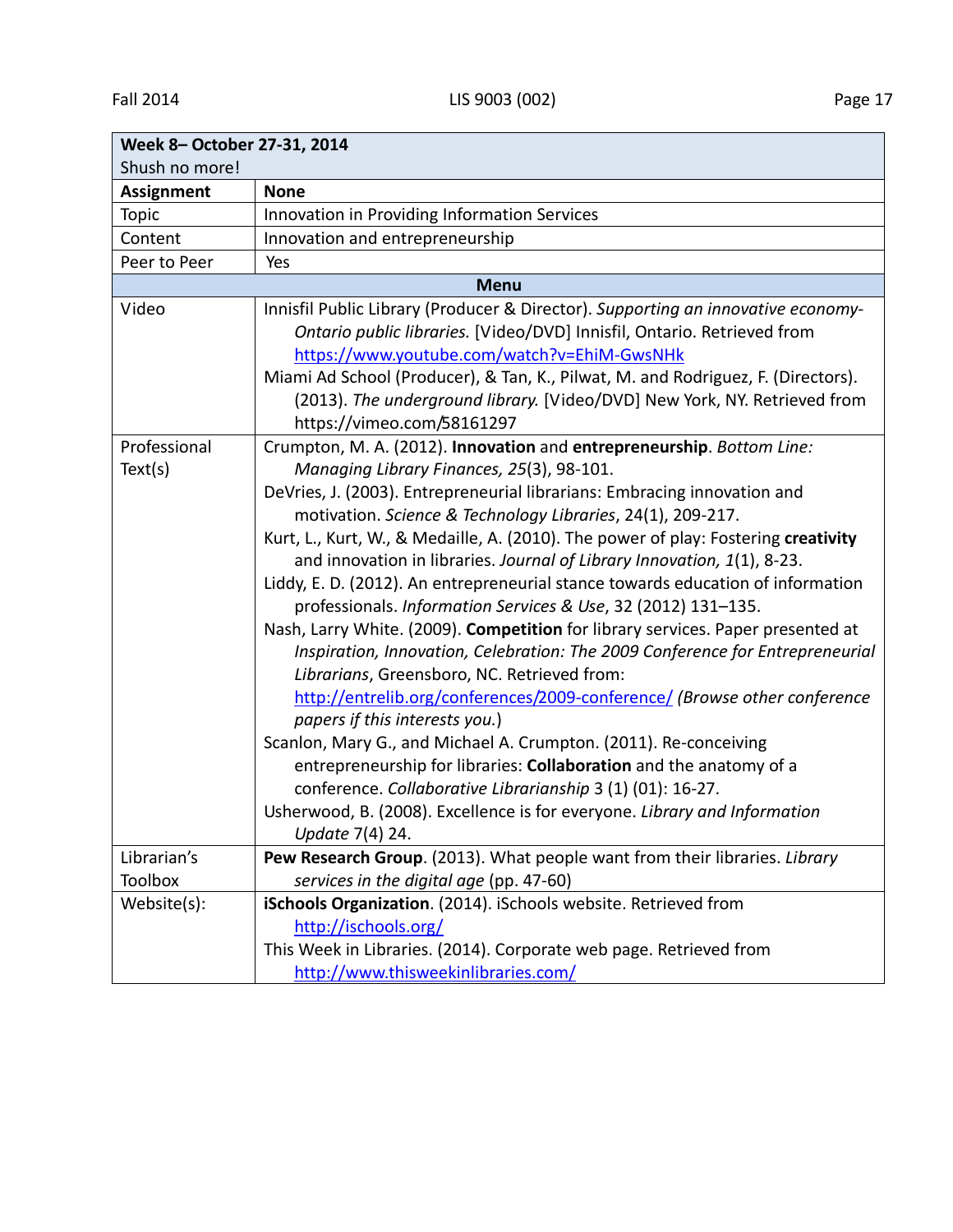| Week 9- November 3-7, 2014 |                                                                                    |  |
|----------------------------|------------------------------------------------------------------------------------|--|
| Don't Fence me In          |                                                                                    |  |
| <b>Assignment</b>          | <b>None</b>                                                                        |  |
| Topic                      | Non-traditional Librarians and librarianship                                       |  |
| Content (A)                | Reference services at the point of need; Embedded librarianship; Roving            |  |
|                            | Reference                                                                          |  |
| Content (B)                | Information Professional vs. Librarian                                             |  |
| Peer to Peer               | Yes                                                                                |  |
|                            | <b>Menu</b>                                                                        |  |
| Video                      | Hirsh, Dr. Sandra. New Career Pathways for Information Professionals               |  |
|                            | http://www.youtube.com/watch?v=7bcEZT   fg                                         |  |
|                            | Minnesota Special Library Association (Producer & Director). (1964).               |  |
|                            | Adventures of a special librarian. [Video/DVD] Mineapolis, MN. Retrieved           |  |
|                            | from https://www.youtube.com/watch?v=fND46AVuNiY                                   |  |
|                            | San Jose State University SLIS (Producer), & Klees, J. (Director). (2013). What is |  |
|                            | a librarian doing at Google? [Video/DVD] San Jose, CA. Retrieved from              |  |
|                            | https://www.youtube.com/watch?v=KE3-hz4zXTE                                        |  |
| <b>Academic Text</b>       | Bennett, E., & Simning, J. (2010). Embedded librarians and reference traffic: A    |  |
|                            | quantitative analysis. Journal of Library Administration, 50(5/6), 443-457.        |  |
|                            | Drewes, K., & Hoffman, N. (2010). Academic embedded librarianship: An              |  |
|                            | introduction. Public Services Quarterly, 6(2), 75-82.                              |  |
|                            | Kesselman, M.A., & Watstein, S.B. (2009). Creating opportunities: Embedded         |  |
|                            | librarians. Journal of Library Administration, 49(4), 383-400.                     |  |
|                            | Penner, K. (2011). Mobile technologies and roving reference. Public Services       |  |
|                            | Quarterly, 7(1), 27-33.                                                            |  |
|                            | Sharman, A. (2014). Roving librarian: The suitability of tablets in providing      |  |
|                            | personalized help outside of the traditional library. New Review of                |  |
|                            | Academic Librarianship, 20(2), 185-203.                                            |  |
|                            | Shumaker, D. (2009). Who let the librarians out? Embedded librarianship and        |  |
|                            | the library manager. Reference & User Services Quarterly, 48(3), 239-257.          |  |
| Professional               | Malik, H. (2013). Library science vs information science. Retrieved from           |  |
| Text(s)                    | http://www.slideshare.net/Libcorpio/01-ls-vs-is?qid=d5818d0c-6c4d-42fd-            |  |
|                            | af4b-c31a9376f021&v=qf1&b=&from search=4                                           |  |
| Librarian's                | University of Toronto. (2014). Faculty of information iSchool: Job site. Retrieved |  |
| <b>Toolbox</b>             | from http://current.ischool.utoronto.ca/jobsite                                    |  |
|                            | University of Western Ontario. (2014). Fims jobweb. Retrieved from                 |  |
|                            | http://fims.uwo.ca/alumni careers/employment/index.htm                             |  |
|                            | Lee, S. (2013). Library science emerging career trends 2013. Retrieved from        |  |
|                            | http://www.slideshare.net/slee4000/library-science-emerging-trends-                |  |
|                            | 2012                                                                               |  |
| Website(s):                | American Library Association. (2014). Careers in libraries. Retrieved from         |  |
|                            | http://www.ala.org/educationcareers/careers/paths/careerslibrariesbiblio           |  |
|                            | graphy                                                                             |  |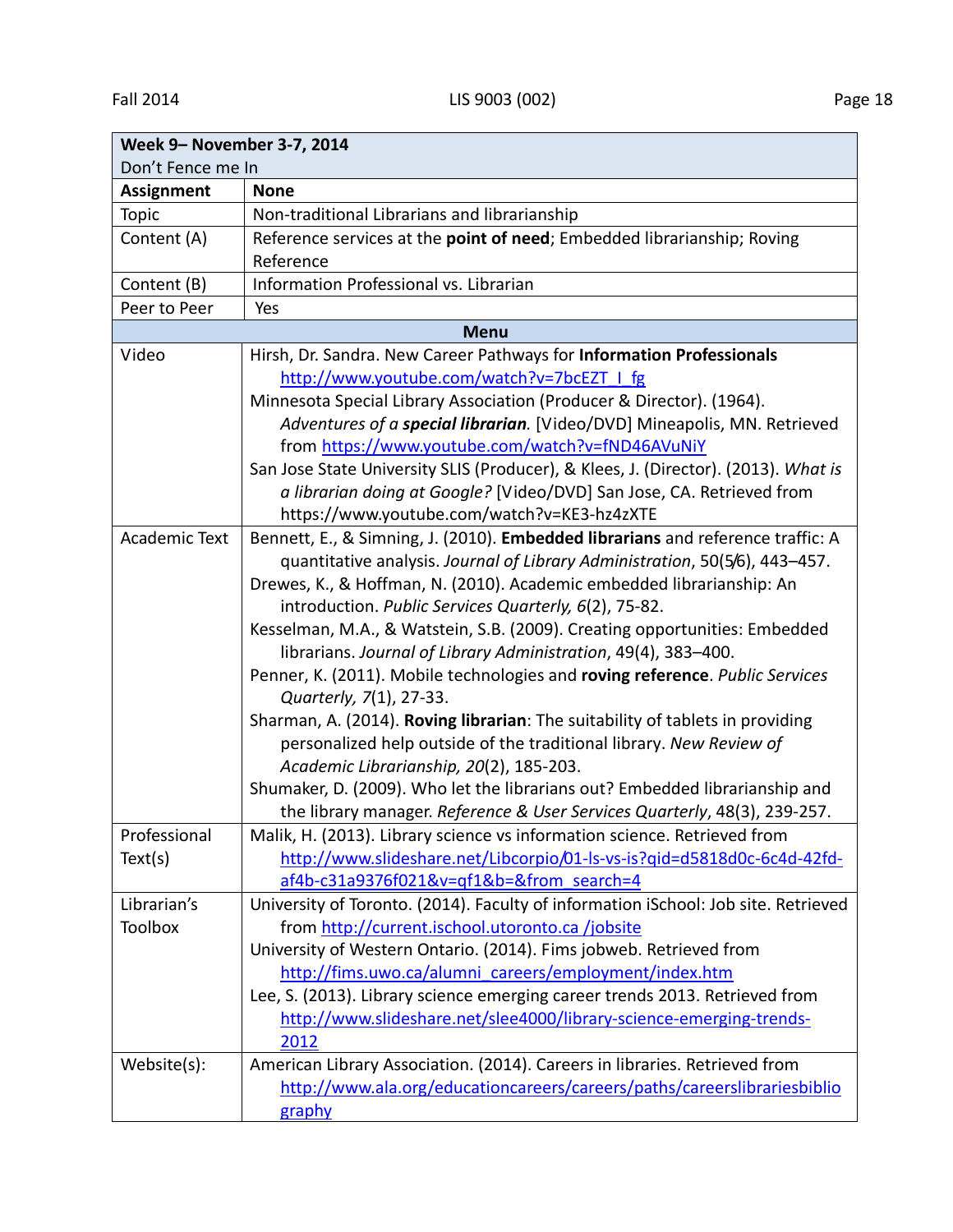| Week 10- November 10-14, 2014 |                                                                                                                                       |  |  |
|-------------------------------|---------------------------------------------------------------------------------------------------------------------------------------|--|--|
| Librarians as Stewards        |                                                                                                                                       |  |  |
| <b>Assignment</b>             | <b>Reference Interview and Reflection</b>                                                                                             |  |  |
| Topic                         | Using our Powers for Good                                                                                                             |  |  |
| Content A                     | Communication; Political, social, and power aspects of reference;                                                                     |  |  |
| Content B                     | Social justice and stewardship, Central library trends                                                                                |  |  |
| Peer to Peer                  | Yes                                                                                                                                   |  |  |
|                               | <b>Menu</b>                                                                                                                           |  |  |
| Video                         | Ken Roberts (Producer), & Calgary Public Library (Director). (2013). Building the                                                     |  |  |
|                               | future: New directions in library design by Ken Roberts 2013. [Video/DVD]                                                             |  |  |
|                               | Calgary, AB: Retrieved from                                                                                                           |  |  |
|                               | https://www.youtube.com/watch?v=EZWZ8vCADSg                                                                                           |  |  |
|                               | Potter, N. (2014). Tuning out the white noise: Marketing your library services.                                                       |  |  |
|                               | Retrieved from http://www.slideshare.net/thewikiman/tuning-out-the-white-                                                             |  |  |
|                               | noise-marketing-your-library-services                                                                                                 |  |  |
| Academic                      | Christiansen, L., Stombler, M., & Thaxton, L. (2004). A report on librarian-faculty                                                   |  |  |
| Text                          | relations from a sociological perspective. The Journal of Academic                                                                    |  |  |
|                               | Librarianship, 30(2), 116-121.                                                                                                        |  |  |
|                               | Rioux, K. (2010). Metatheory in library and information science: A nascent social                                                     |  |  |
|                               | justice approach. Journal of Education for Library & Information Science, 51(1),                                                      |  |  |
|                               | $9 - 17.$                                                                                                                             |  |  |
| Professional                  | Bundy, A. (2010). Public libraries and social justice. Aplis, 23(4), 131.                                                             |  |  |
| Text(s)                       | Clark, S. (2009). Marketing the library? Why librarians should focus on                                                               |  |  |
|                               | stewardship and advocacy. Progressive Librarian, (33), 93-100.                                                                        |  |  |
|                               | Metcalf, S. (2013). Good stewards in trying times: Benchmarking peer collections                                                      |  |  |
|                               | of sociology reference sources using LibGuides. Reference Librarian, 54(2),                                                           |  |  |
|                               | 134-142.                                                                                                                              |  |  |
|                               | Zorich, D. M. (2007). Defining stewardship in the digital age. First Monday, 12(7)                                                    |  |  |
|                               | Libraries transforming lives. (2012). CILIP Update, 11(6), 26.                                                                        |  |  |
|                               | Farb, S. (2006). Libraries, licensing and the challenge of stewardship. First                                                         |  |  |
|                               | Monday, 11(7), 1.                                                                                                                     |  |  |
| Librarian's                   | Ontario Library Service North http://www.olsn.ca/webinars/index.asp                                                                   |  |  |
| <b>Toolbox</b>                | Southern Ontario Library Service http://www.sols.org/                                                                                 |  |  |
| Website(s):                   | Little Free Library. (2014). Little free library corporate web page. Retrieved from                                                   |  |  |
|                               | http://littlefreelibrary.org/                                                                                                         |  |  |
|                               | Occupy Wall Street Library. (2014). Occupy wall street library corporate web page.                                                    |  |  |
|                               | Retrieved from http://peopleslibrary.wordpress.com<br>Radical Reference. (2014). Radical reference corporate web page. Retrieved from |  |  |
|                               | http://radicalreference.info/                                                                                                         |  |  |
|                               |                                                                                                                                       |  |  |
|                               | See also guerilla librarianship                                                                                                       |  |  |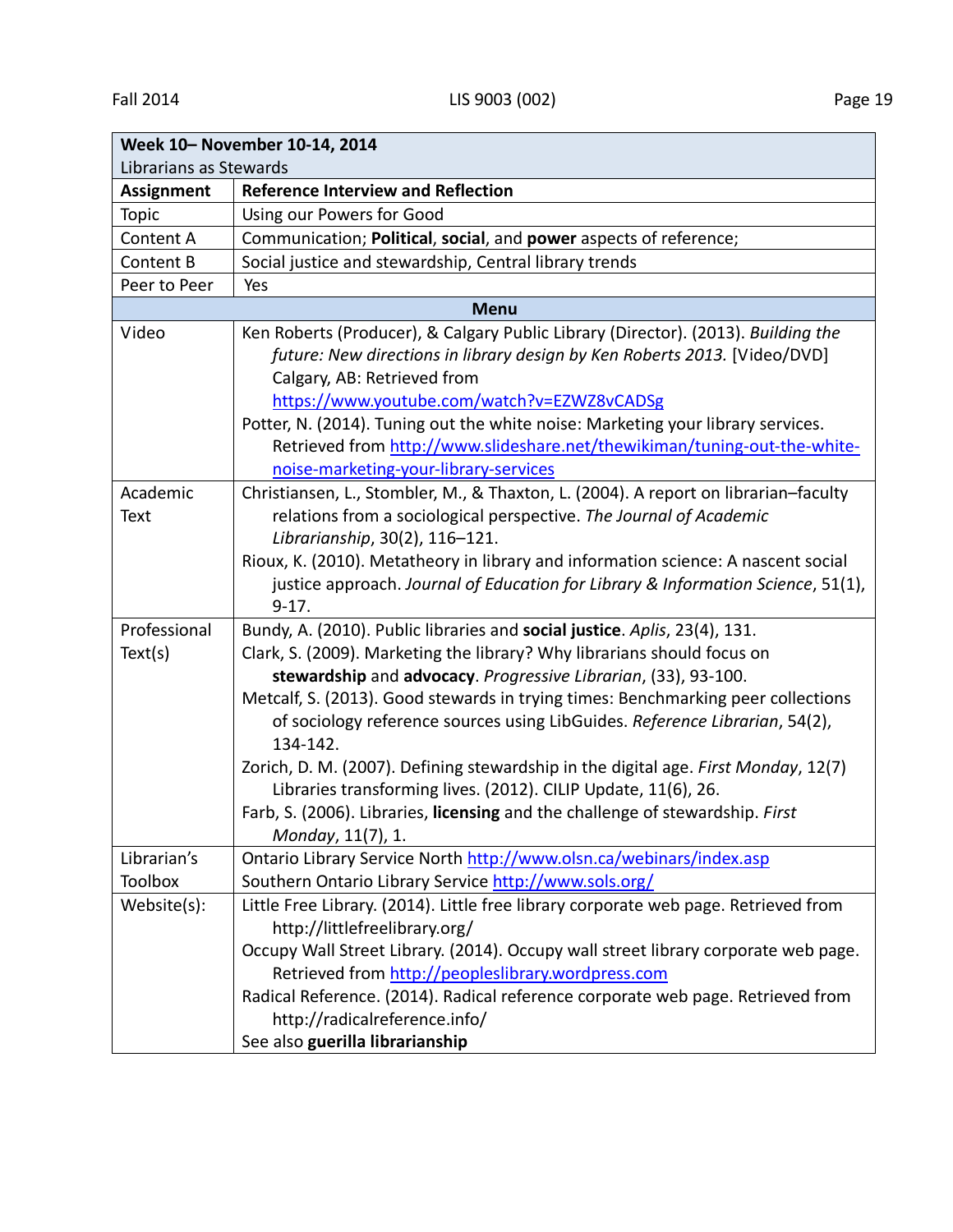| Week 11- November 17-21, 2014         |                                                                                          |  |
|---------------------------------------|------------------------------------------------------------------------------------------|--|
| Librarians as Champions and Defenders |                                                                                          |  |
| <b>Assignment</b>                     | <b>None</b>                                                                              |  |
| Topic                                 | Equality, Ethics and Diversity                                                           |  |
| Content (A)                           | Approaching information services in an inclusive manner; Special needs                   |  |
|                                       | populations; Digital Divide; Diversity                                                   |  |
| Content (B)                           | Ethics, censorship, privacy and privilege                                                |  |
| Peer to Peer                          | Yes                                                                                      |  |
| <b>Menu</b>                           |                                                                                          |  |
| Video                                 | Censored and banned Books: From John Steinbeck to Dr. Seuss. Abebooks (Director).        |  |
|                                       | (2013).[Video/DVD] Vancouver Island, BC. Retrieved from                                  |  |
|                                       | https://www.youtube.com/watch?v=DaaEWvq07dc                                              |  |
|                                       | Book and Periodical Council - Freedom to Read                                            |  |
|                                       | https://www.youtube.com/watch?v=RUI0g72-ZUA                                              |  |
| Academic                              | Austen, B. (2004). Should there be "privilege" in the relationship between               |  |
| <b>Text</b>                           | reference librarian and patron? Reference librarian 42(87/88), 301-311.                  |  |
|                                       | Becker, B. W. (2014). The open-access sting. Behavioral & Social Sciences Librarian,     |  |
|                                       | $33(1)$ , 52-55.                                                                         |  |
|                                       | Fenster-Sparber, J., Kennedy, A., Leon, C., & Schwartz, R. (2012). E-reading across      |  |
|                                       | the digital divide. Young Adult Library Services, 10(4), 38-41.                          |  |
|                                       | Ferrell, S. (2010) Who says there is a problem? A new way to approach the issue of       |  |
|                                       | "problem patrons", Reference and User Services Quarterly. 50(2), 141-151                 |  |
|                                       | Foster, C., & McMenemy, D. (2012). Do librarians have a shared set of values? A          |  |
|                                       | comparative study of 36 codes of ethics based on Gorman's enduring values.               |  |
|                                       | Journal of Librarianship & Information Science, 44(4), 249-262.                          |  |
|                                       | Jaeger, P. T., Bertot, J. C., & Subramaniam, M. (2013). Preparing future librarians to   |  |
|                                       | effectively serve their communities. Library Quarterly, 83(3), 243-248.                  |  |
|                                       | Lewis, J. (2013). Information equality for individuals with disabilities: Does it exist? |  |
|                                       | Library Quarterly, 83(3), 229-235.                                                       |  |
|                                       | Shorter-Gooden, K. (2013). The culturally competent organization. Library                |  |
|                                       | Quarterly, 83(3), 207-211.                                                               |  |
|                                       | Waelchli, P. (2006). Ethics & fairness in reference for the academic library. Retrieved  |  |
|                                       | from http://wendt.dbq.edu/pdf/Waelchli%20Bibliography.pdf                                |  |
| Professional                          | Freedom to Read. (2014). Corporate web page (Book and Periodical Council).               |  |
| Text(s)                               | Retrieved from http://www.freedomtoread.ca/                                              |  |
| Librarian's                           | American Library Association (ALA). (2014). 1939 code of ethics. Retrieved from          |  |
| <b>Toolbox</b>                        | http://www.ala.org/Template.cfm?Section=History1&Template=/ContentMana                   |  |
|                                       | gement/ContentDisplay.cfm&ContentID=8875                                                 |  |
|                                       | International Federation of Library Associations and Institutions (IFLA). (2014).        |  |
|                                       | Professional codes of ethics for librarians. Retrieved from                              |  |
|                                       | http://www.ifla.org/faife/professional-codes-of-ethics-for-librarians                    |  |
| Website(s):                           | Book and Periodical Council (BPC). (2014). Corporate web page. Retrieved from            |  |
|                                       | http://www.thebpc.ca/                                                                    |  |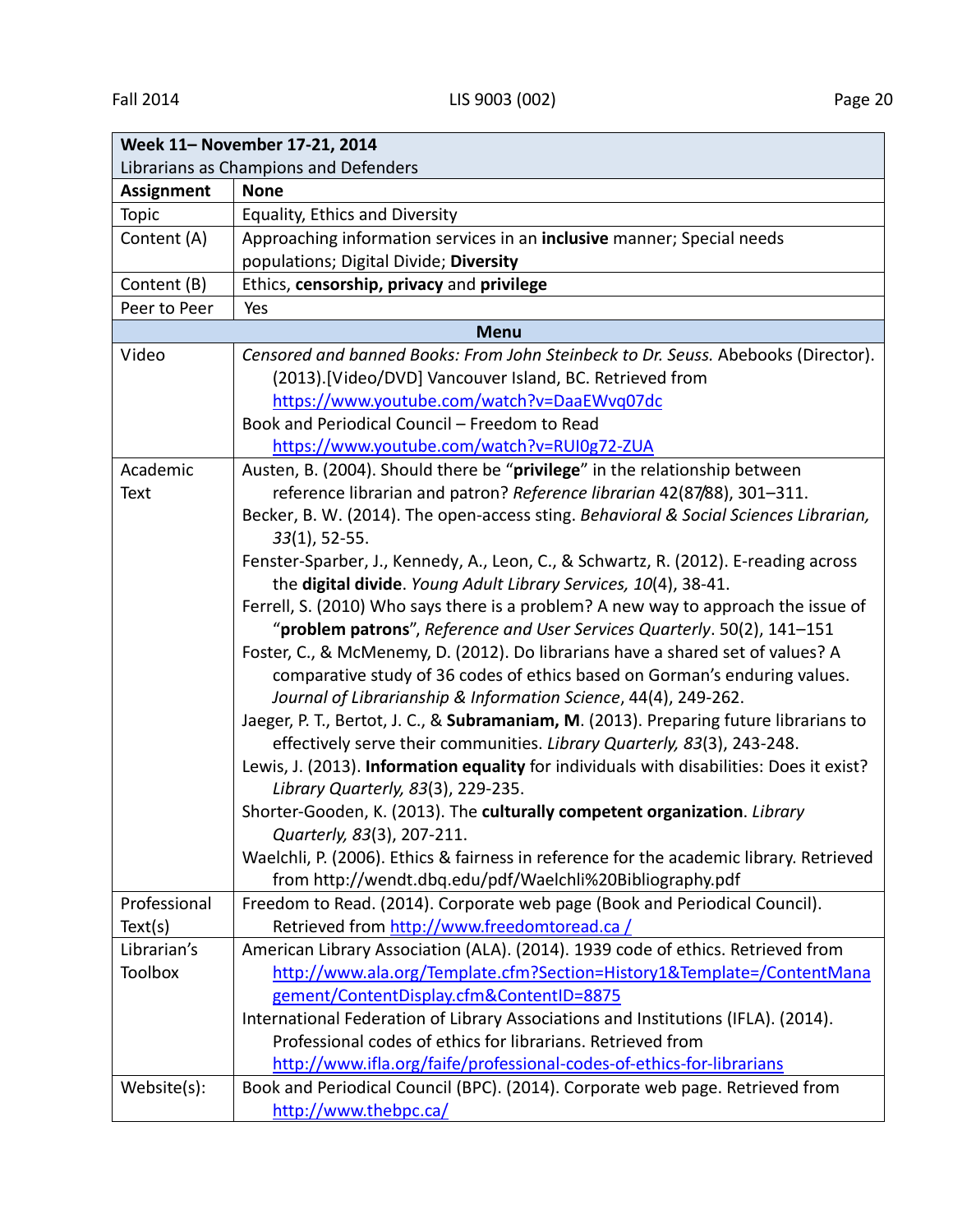| Week 12-November 24-28, 2014                    |                                                                                                                                                                                                                                                                                                                                                                                                                                                              |  |
|-------------------------------------------------|--------------------------------------------------------------------------------------------------------------------------------------------------------------------------------------------------------------------------------------------------------------------------------------------------------------------------------------------------------------------------------------------------------------------------------------------------------------|--|
| Serving the Profession; Serving the Institution |                                                                                                                                                                                                                                                                                                                                                                                                                                                              |  |
| <b>Assignment</b>                               | Teachable Moments - Bibliographic Instruction Tool                                                                                                                                                                                                                                                                                                                                                                                                           |  |
| Topic                                           | <b>Building capacity</b>                                                                                                                                                                                                                                                                                                                                                                                                                                     |  |
| Content (A)                                     | Evaluating/Increasing library use;                                                                                                                                                                                                                                                                                                                                                                                                                           |  |
| Content (B)                                     | The Profession; Marketing yourself and your library; Staying current; Associations;                                                                                                                                                                                                                                                                                                                                                                          |  |
|                                                 | Conferences;                                                                                                                                                                                                                                                                                                                                                                                                                                                 |  |
| Peer to Peer                                    | Yes                                                                                                                                                                                                                                                                                                                                                                                                                                                          |  |
| <b>Menu</b>                                     |                                                                                                                                                                                                                                                                                                                                                                                                                                                              |  |
| Video                                           | The Hollywood librarian. Seidl, A., Torres, N., Overdue Productions, BiFocal Films<br>and Media Education Foundation (Directors). (2009). [Video/DVD]<br>Horthampton, MA: Media Education Foundation. Retrieved from<br>https://www.youtube.com/watch?v=HqwjoUpfy1I<br>Jill Klees (Producer), & SJSU School of Information (Director). (2014). SLIS alumna<br>lands her dream job - and so can you! [Video/DVD] San Jose, CA: SJSU School<br>of Information. |  |
| Professional                                    | Dilevko, J. & Gottlieb, L. (2004). The portrayal of librarians in obituaries at the end                                                                                                                                                                                                                                                                                                                                                                      |  |
| Text(s)                                         | of the twentieth century. The Library Quarterly, 74(2), 152-180. Retrieved from<br>http://www.jstor.org/stable/10.1086/382845                                                                                                                                                                                                                                                                                                                                |  |
|                                                 | Kuruppu, P. U. (2007). Evaluation of reference services-A review. The Journal of                                                                                                                                                                                                                                                                                                                                                                             |  |
|                                                 | Academic Librarianship, 33(3), 368-381.<br>Nunn, B., & Ruane, E. (2012). Marketing gets personal: Promoting reference staff<br>to reach users. Journal of Library Administration, 52(6-7), 571-580.                                                                                                                                                                                                                                                          |  |
|                                                 | Smith, J. (2011). The best and worst masters degrees for jobs. Forbes,                                                                                                                                                                                                                                                                                                                                                                                       |  |
|                                                 | Szkolar, D. (2012). Is a master's degree in LIS a poor investment? A counter                                                                                                                                                                                                                                                                                                                                                                                 |  |
|                                                 | perspective to forbes magazine. Retrieved from                                                                                                                                                                                                                                                                                                                                                                                                               |  |
|                                                 | http://infospace.ischool.syr.edu /2012/03/07/is-a-masters-degree-in-library-                                                                                                                                                                                                                                                                                                                                                                                 |  |
|                                                 | science-a-poor-investment-a-counter-perspective-to-forbes-magazine/                                                                                                                                                                                                                                                                                                                                                                                          |  |
|                                                 | Whitlatch, J. B. (2011). Evaluation of reference services. In R. Bopp, & L. C. Smith                                                                                                                                                                                                                                                                                                                                                                         |  |
|                                                 | (Eds.), Reference and information services: An introduction (4th ed., pp. 303-                                                                                                                                                                                                                                                                                                                                                                               |  |
| Librarian's                                     | 322). Santa Barbara, Calif.: Libraries Unlimited.<br>Library and Information Association of New Zealand (LIANZA). (2014). Bodies of                                                                                                                                                                                                                                                                                                                          |  |
| Toolbox                                         | knowledge. Retrieved from http://www.lianza.org.nz/registration/bok                                                                                                                                                                                                                                                                                                                                                                                          |  |
|                                                 | Library and Information Association of New Zealand (LIANZA). (2014). Professional                                                                                                                                                                                                                                                                                                                                                                            |  |
|                                                 | registration. Retrieved from http://www.lianza.org.nz/registration                                                                                                                                                                                                                                                                                                                                                                                           |  |
| Website(s):                                     | Book and Periodical Council (BPC). (2014). List of Conferences. Retrieved from                                                                                                                                                                                                                                                                                                                                                                               |  |
|                                                 | http://www.thebpc.ca/the-resource-file/conferences/                                                                                                                                                                                                                                                                                                                                                                                                          |  |